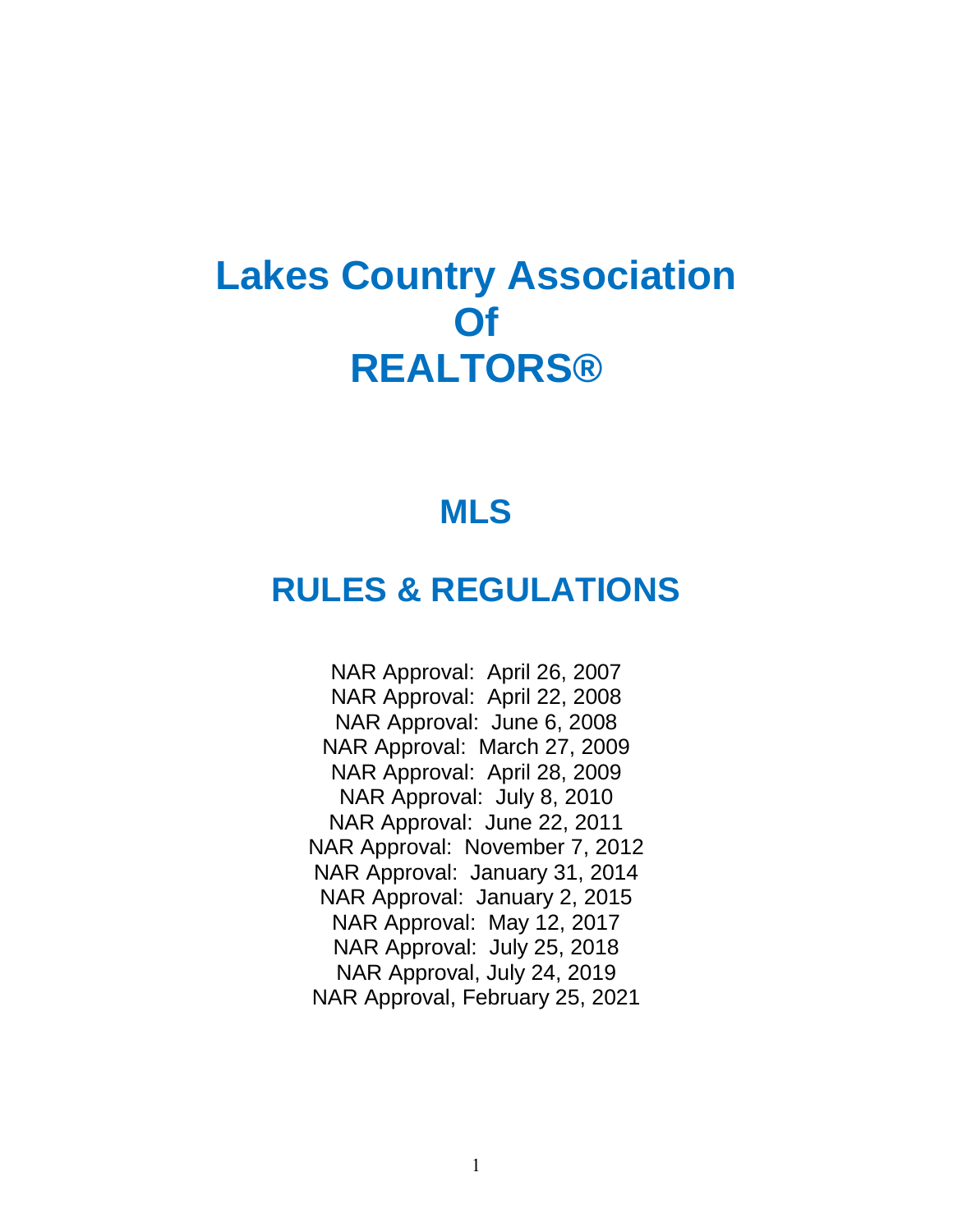### **LAKES COUNTRY ASSOCIATION OF REALTORS® MULTIPLE LISTING SERVICE RULES AND REGULATIONS**

### **TABLE OF CONTENTS**

| Enforcement of Rules or Disputes, Section 9 ------------------------- Page 17  |         |
|--------------------------------------------------------------------------------|---------|
| Confidentiality of MLS Information, Section 10 ----------------------- Page 19 |         |
| Ownership of MLS Compilation and Copyright, Section 11 --------- Page 19       |         |
| Use of Copyrighted MLS Compilation, Section 12 -------------------- Page 20    |         |
|                                                                                |         |
| Changes in Rules and Regulations, Section 14 ----------------------- Page 21   |         |
|                                                                                |         |
| Internet Data Exchange [IDX], Section 16 ----------------------------- Page 22 |         |
|                                                                                |         |
|                                                                                | Page 25 |
|                                                                                |         |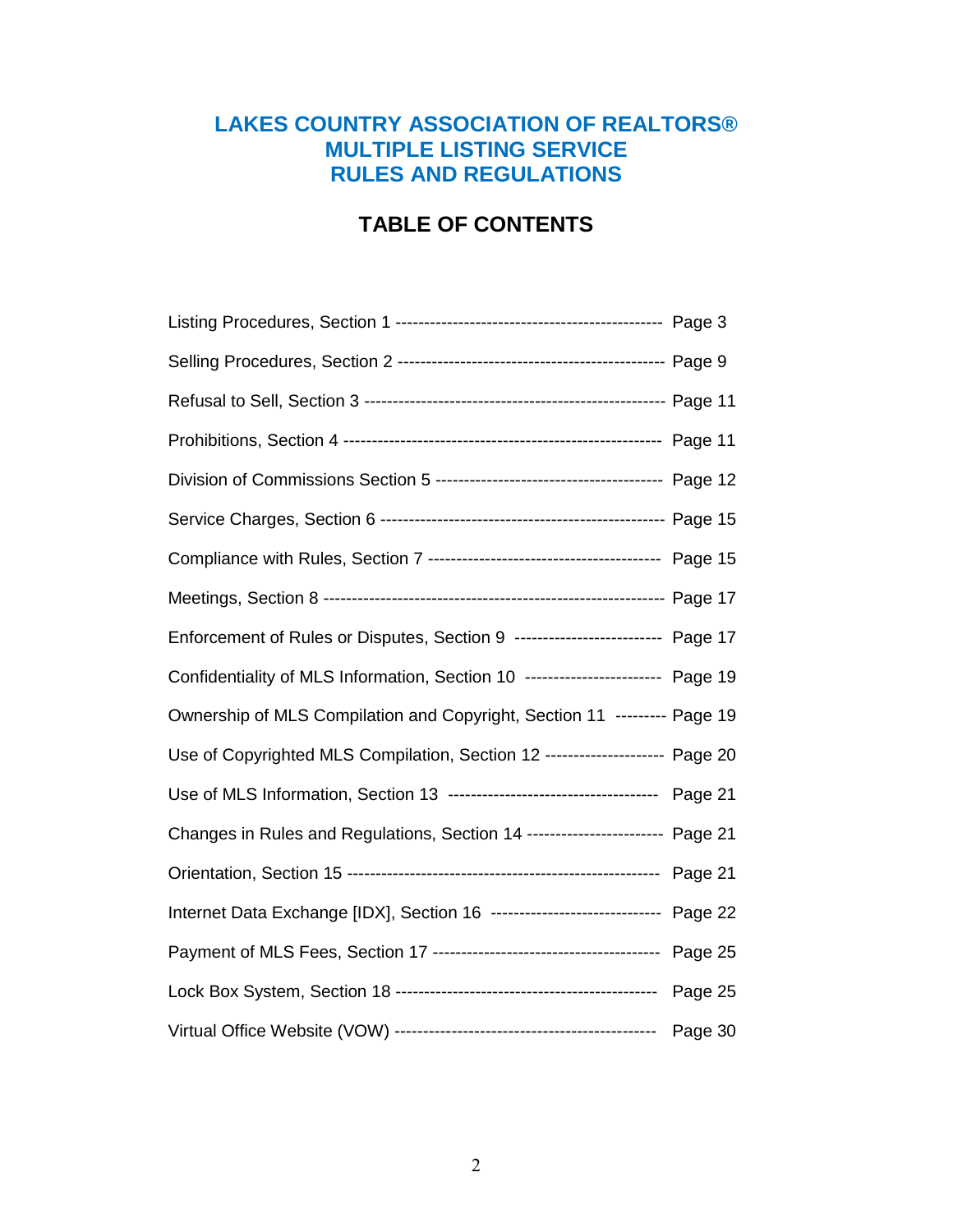### LAKES COUNTRY ASSOCIATION OF REALTORS®

### MLS Rules and Regulations

#### Operated as a Committee of an Association of REALTORS®

### **Listing Procedures**

#### **Section 1 Listing Procedures**

Listings of all types of real or personal property, which are listed subject to a real estate broker's license, and are located within the service area of the Lakes Country Association of REALTORS® Multiple Listing Service (Becker, Hubbard, Mahnomen, Clay, Norman, and Ottertail) and are taken by participants, on Exclusive Right to Sell Listing Contracts and Exclusive Agency Listing Contracts will, at the option of the seller, be entered into the MLS computerized database within four (4) days after the contract start date and after all necessary signatures have been obtained. A fully executed listing contract must be delivered to the Lakes Country Association of Realtors Office within this time frame and delivered to the Lakes Country Association of Realtors Office. **(Amended 11/17) M**

Upon request of another Participant, listing broker is obligated to provide information on a new listing as of the listing date. Failure to comply may be a possible violation of the Code of Ethics.

Note 1: The Multiple Listing Service shall not require a participant to submit listings on a form other than the form the participant individually chooses to utilize provided the listing is of a type accepted by the service, although a property data form may be required as approved by the Multiple Listing Service. However, the Multiple Listing Service, through its legal counsel:

- may reserve the right to refuse to accept a listing form which fails to adequately protect the interests of the public and the participants
- assure that no listing form filed with the Multiple Listing Service establishes, directly or indirectly, any contractual relationship between the Multiple Listing Service and the client (buyer or seller)

The Multiple Listing Service shall accept exclusive right-to-sell listing contracts and exclusive agency listing contracts, and may accept other forms of agreement which make it possible for the listing broker to offer compensation to the other participants of the Multiple Listing Service acting as subagents, buyer agents, or both.

The listing agreement must include the seller's written authorization to submit the agreement to the Multiple Listing Service.

The different types of listing agreements include:

(a) Exclusive Right-to-sell (b) Exclusive Agency (c) Showing Contract (d) Facilitator Agreement

The service may not accept **Net listings** because they are deemed unethical and, in most states, illegal. **Open listings** are not accepted, except where required by law, because the inherent nature of an open listing is such as to usually not include the authority to cooperate and compensate other brokers and inherently provides a disincentive for cooperation. **(Amended 4/92)**

The **Exclusive Right-To-Sell** listing is the conventional form of listing submitted to the Multiple Listing Service in that the seller authorizes the listing broker to cooperate with and to compensate other brokers. **(Amended 4/92)**

The **Exclusive Agency** listing also authorizes the listing broker, as exclusive agent, to offer cooperation and compensation on blanket unilateral bases, but also reserves to the seller the general right to sell the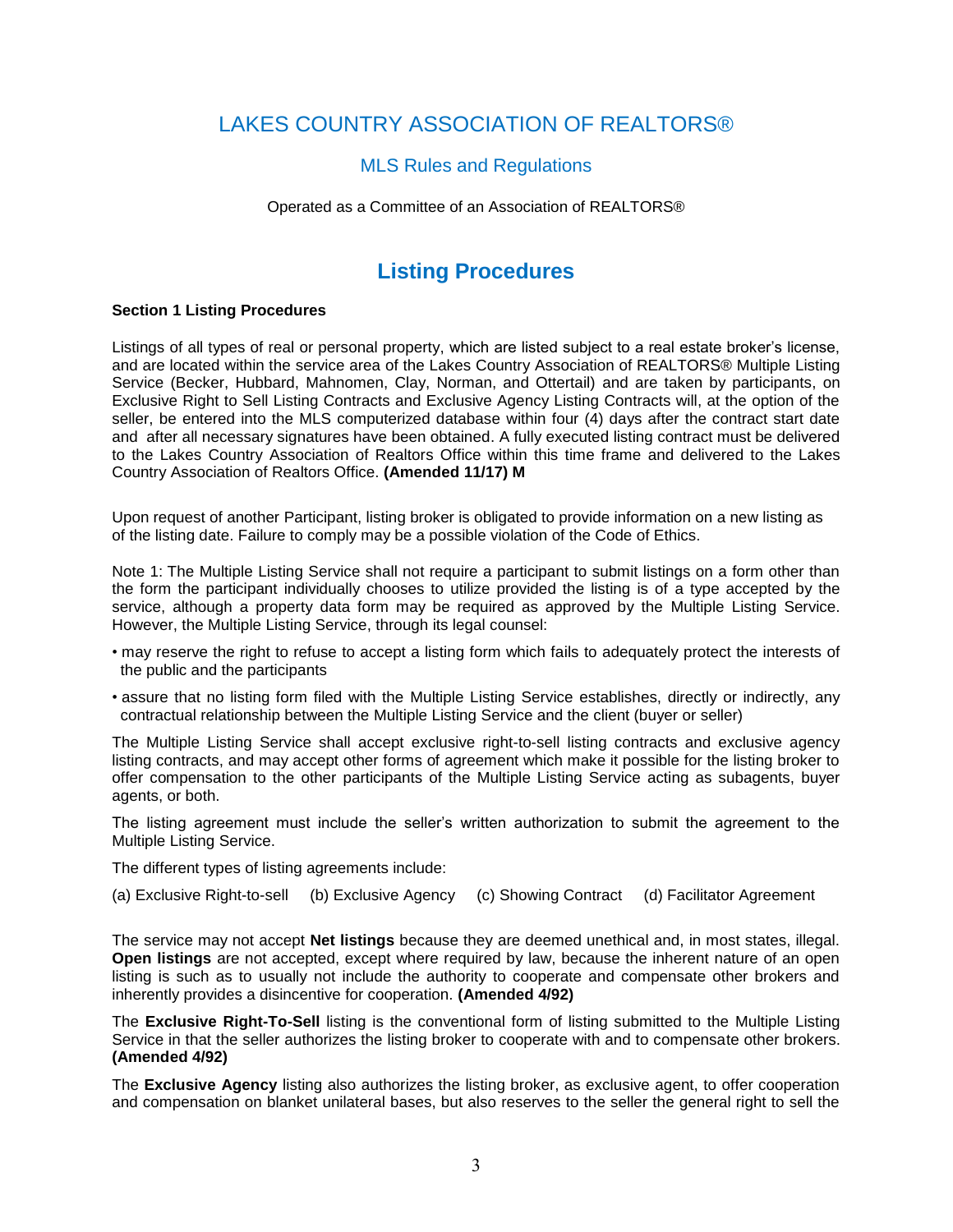property on an unlimited or restrictive basis. Exclusive agency listings and exclusive right-to-sell listings with named prospects exempted should be clearly distinguished by a simple designation such as a code or symbol from exclusive right-to-sell listings with no named prospects exempted, since they can present special risks of procuring cause controversies and administrative problems not posed by exclusive rightto- sell listings with no named prospects exempted. Care should be exercised to ensure that different codes or symbols are used to denote exclusive agency and exclusive right-to-sell listings with prospect reservations. **(Amended 4/92)**

The **Showing Agreement** is a conventional form in which the seller agrees to pay a commission to the buyer's broker upon successful completion of the sale. If authorized, buyer's broker may input sale data into Multiple Listing Service after the sale has closed for statistical purposes.

The **Facilitator Agreement** is a conventional form for service between a broker and a buyer, a seller, or both. The broker does not represent either party in a fiduciary capacity as a Buyer's Broker, Seller's Broker, or Dual Agent. If authorized, the broker may input sale data into Multiple Listing Service after the sale has closed for statistical purposes.

**Note 2: A Multiple Listing Service does not regulate the type of listings its Members may take. This does not mean that a Multiple Listing Service must accept every type of listing. The Multiple Listing Service shall decline to accept Open listings (except where acceptance is required by law) and Net listings, and it may limit its service to listings of certain kinds of property. But, if it chooses to limit the kind of listings it will accept, it shall leave its Members free to accept such listings to be handled outside the Multiple Listing Service.**

**Note 3:** A Multiple Listing Service may accept exclusively listed property that is subject to auction. If such listings do not show a listed price, they may be included in a separate section of the MLS compilation of current listings. Any and all buyer's representation terms must be disclosed in the private remarks on the Multiple Listing Service. **(Adopted 11/92) M**

### **Section 1.01 Clear Cooperation**

**Within one (1) business day of marketing a property to the public, the listing broker must submit the listing to the MLS for cooperation with other MLS participants. Public marketing includes, but is not limited to, flyers displayed in windows, yard signs, digital marketing on public facing web sites, brokerage website displays (including IDX and VOW), digital communications marketing (email blasts), multi-brokerage listing sharing networks, and applications available to the general public. (Adopted 11/19) M**

**Note: Exclusive listing information for required property types must be filed and distributed to other MLS Participants for cooperation under the Clear Cooperation Policy. This applies to listings filed under Section 1 and listings exempt from distribution under Section 1.3 of the NAR model MLS rules, and any other situation where the listing broker is publicly marketing an exclusive listing that is required to be filed with the service and is not currently available to other MLS Participants.**

### **Types of Properties**

Following are some of the types of properties that may be published through the Service, including types described in the preceding paragraph that are required to be filed with the Service and other types that may be filed with the service at the participant's option provided, however, that any listing submitted is entered into within the scope of the participant's licensure as a real estate broker: (Amended 11/91) O

1. Residential single family homes for sale or exchange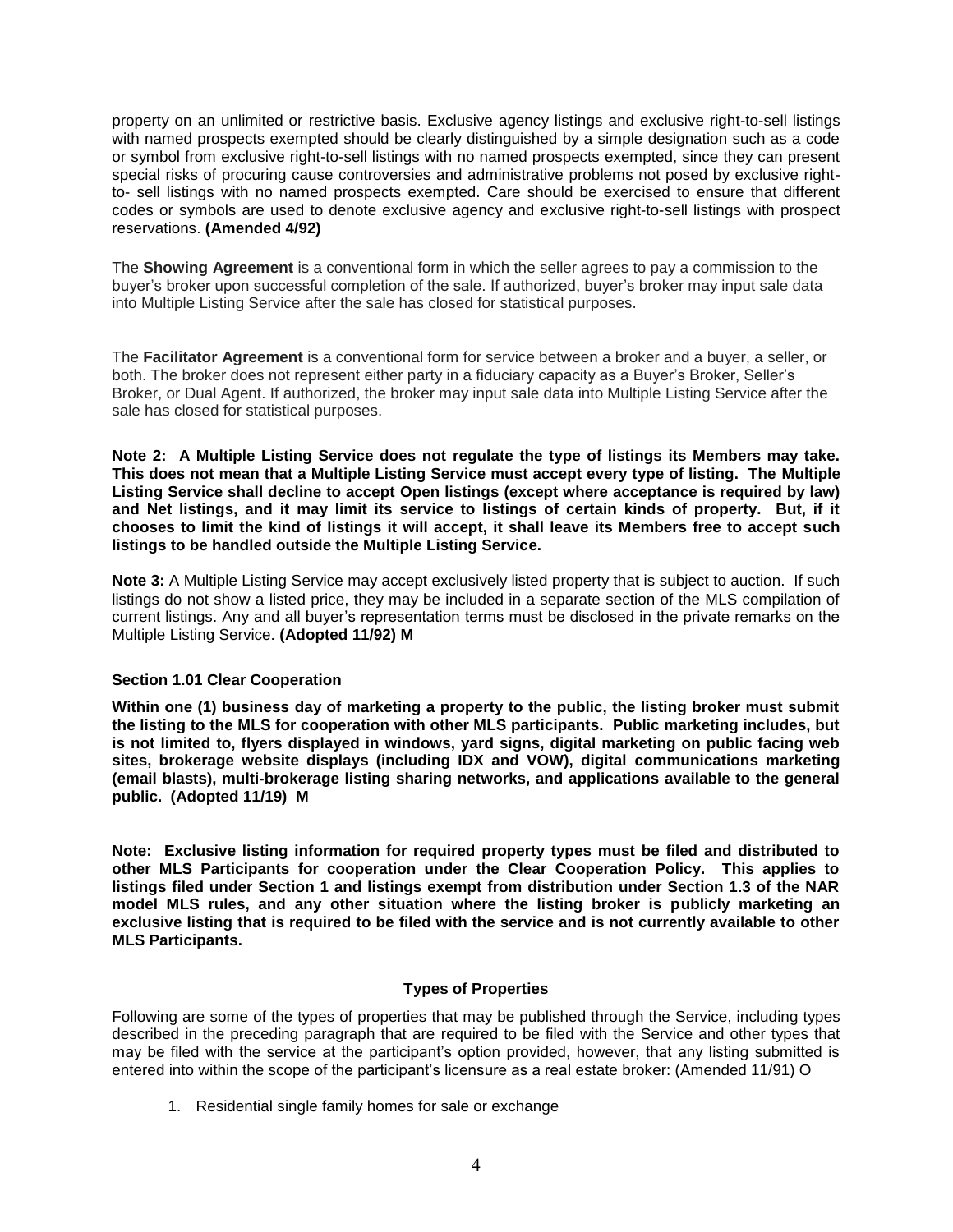- 2. Farm farms and income-producing property/tillable land
- 3. Land vacant lots and acreage for sale or exchange
- 4. Multi-Family two, three and four-family residential buildings for sale or exchange/residential income
- 5. Commercial Lease/Purchase Commercial/mixed use/five-units or more for sale, exchange or lease

### **Section 1.1.1 Listings Subject to Rules and Regulations of the Service**

Any listing taken on a contract to be filed with the Multiple Listing Service is subject to the rules and regulations of the Service upon signature of the seller(s).**R**

• Note: LCAR does not currently allow "coming soon" listings. *(LCAR 4/2020)* 

**Only listings of the designated types of property located within the service area of the Lakes Country Association of Realtors are required to be submitted to the service.**

**Listings of property located outside the Lakes Country Association of Realtors service area will be accepted if submitted voluntarily by a participant but cannot be required by the service. A fully executed listing contract must be delivered to the Lakes Country Association of Realtors Office at the time the listing is entered into the MLS computerized database.**

### **Section 1.2 Detail on Listings Filed with the Service**

A listing agreement or property data form, when filed with the Multiple Listing Service by the listing broker, shall be complete in every detail which is ascertainable as specified on the property data form. R

By submitting photographs, architectural renderings, virtual tours and any other pictorial content to the MLS which were taken by the participant and/or subscriber, the submitting participant and/or subscriber grants the MLS and the other participants the right to reproduce and display the media in accordance with the rules and regulations. Media submitted by the participant or subscriber may only be used for their specified purpose of displaying the subject property.

Lakes Country Association of Realtors reserves the right to reject or remove any media submitted that includes any text, personal advertising or promotion as well as people or persons.

If a listing broker desires to use the photographs, drawings or similar media from a former listing made by another participant (the "Original Listing Broker/Agent") in connection with the new listing, broker/agent shall first obtain the written permission of the original listing Broker/Agent to do so. Failure to do so shall result in removal of media by the MLS.

- a) Disclosures: It is required (Documents already required by the State of MN) that disclosures (sellers, septic, well, etc.) for each listing be scanned and attached to said listing after all necessary signatures of the seller(s) have been obtained. Disclosures shall be entered as MLS or Public documents.
- b) Pictures: At least one picture, rendering or plat drawing is required to be entered for each listing at the same time that listing is entered into the Service.
- c) Sketch pictures of the non-existing home to be built may be included. Primary photograph must be stamped "rendering". "Actual" pictures of any other home (previously built on another lot or otherwise) may not be used unless it is specifically noted on the picture that it is "To be built" or a "Model Home".
	- NOTE: Primary photo of all property types, excluding bare land, must be of the exterior of the primary building on said property.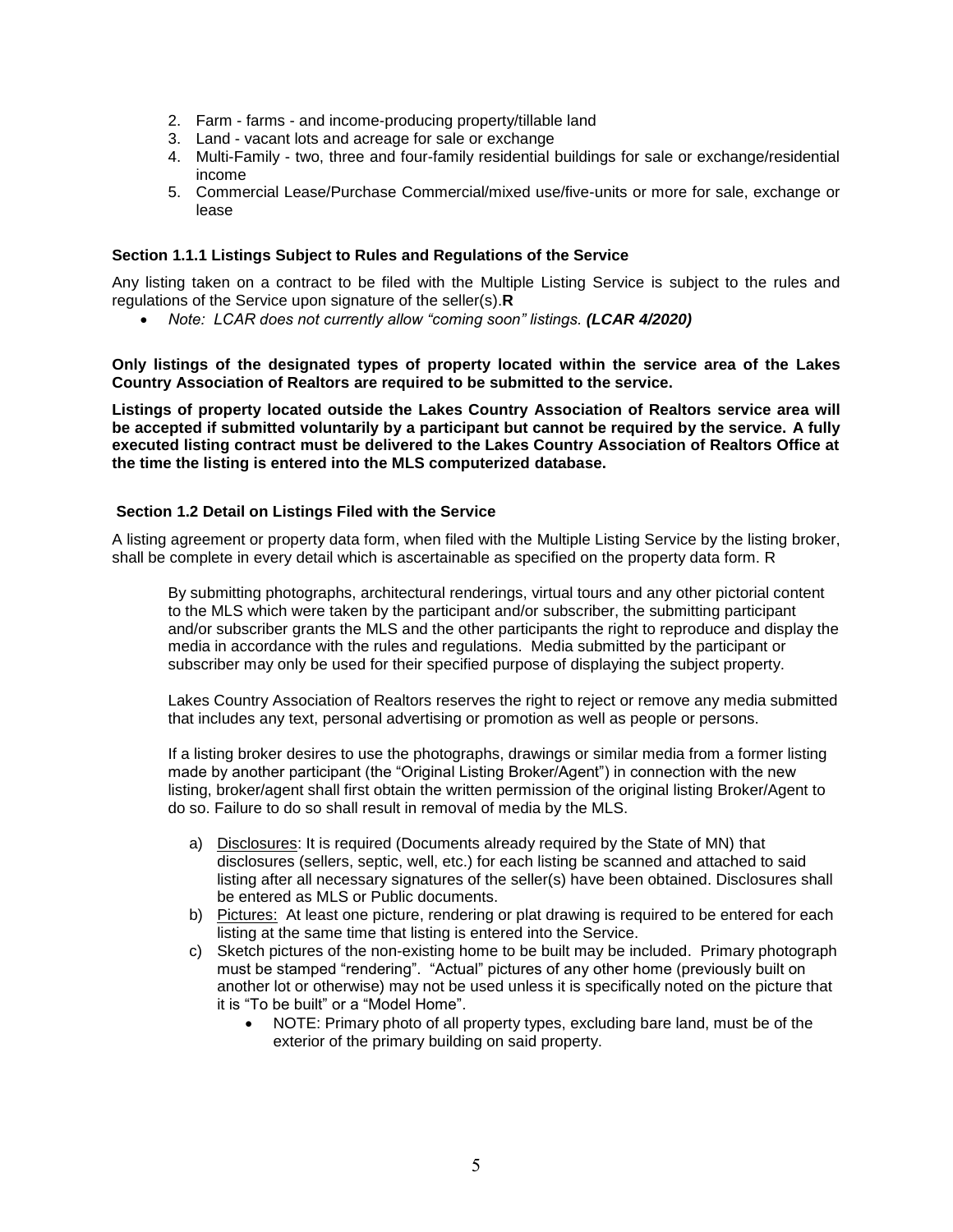#### **Section 1.2.0** – Accuracy of Listing Data

Participant and subscribers are required to submit accurate listing data and to correct any known errors. **(M)**

### **Section 1.3 Exempted Listings**

If the seller refuses to permit the listing to be disseminated by the Service, the participant may then take the listing (office exclusive) and such listing shall be filed with the Service but not disseminated to the participants. Filing of the listing should be accompanied by certification signed and dated by the seller that he does not desire the listing to be disseminated by the service. **M**

Note 1: Section 1.3 is not required if the service does not require all Exclusive Right to Sell, Exclusive Agency, Showing Agreement, and Facilitator listings to be submitted by a participant to the service. **M**

Note 2: MLS Participants must distribute exempt listings within (1) business day once the listing is publicly marketed. See Section 1.01 Clear Cooperation. **M**

#### **Section 1.4 Change of Status of Listing**

Any change in listed price or other change in the original listing agreement shall be made only when authorized in writing by the seller and shall be filed with the service within twenty-four (24) hours (excepting weekends, holidays, and postal holidays) after the authorized change is received by the listing broker. **R**

#### **Section 1.5 Withdrawal of Listing Prior to Expiration**

Listings of property may be withdrawn from the Multiple Listing Service by the listing broker before the expiration date of the listing agreement, provided notice is filed with the service, including a copy of the agreement between the seller and the listing broker which authorizes the withdrawal.

Sellers or Brokers do not have the unilateral right to require an MLS to withdraw a listing without the concurrence of both parties. However, when a seller(s) can document that his or her exclusive relationship with the listing broker has been terminated, the Multiple Listing Service may remove the listing at the request of the seller. (Adopted 11/96) **M**

### **Section 1.6 Contingencies Applicable to Listing/Sales**

Any contingency or conditions of any term in a listing shall be specified and noticed to the participants. R

#### **Section 1.7 Listing Price Specified**

The full gross listing price stated in the listing contract will be included in the information published in the MLS compilation of current listings, unless the property is subject to auction. **(Amended 11/92) M**

#### **Section 1.8 Listing Multiple Unit Properties**

All properties which are to be sold or which may be sold separately must be indicated individually in the listing and on the property data form. When part of a listed property has been sold, proper notification should be given to the Multiple Listing Service. **O**

All properties which may be sold separately must be entered into the MLS service individually.

#### **Section 1.9 No Control of Commission Rates or Fees Charged to Participants**

The Multiple Listing Service shall not fix, control, recommend, suggest, or maintain commission rates or fees for services to be rendered by participants. Further, the Multiple Listing Service shall not fix, control,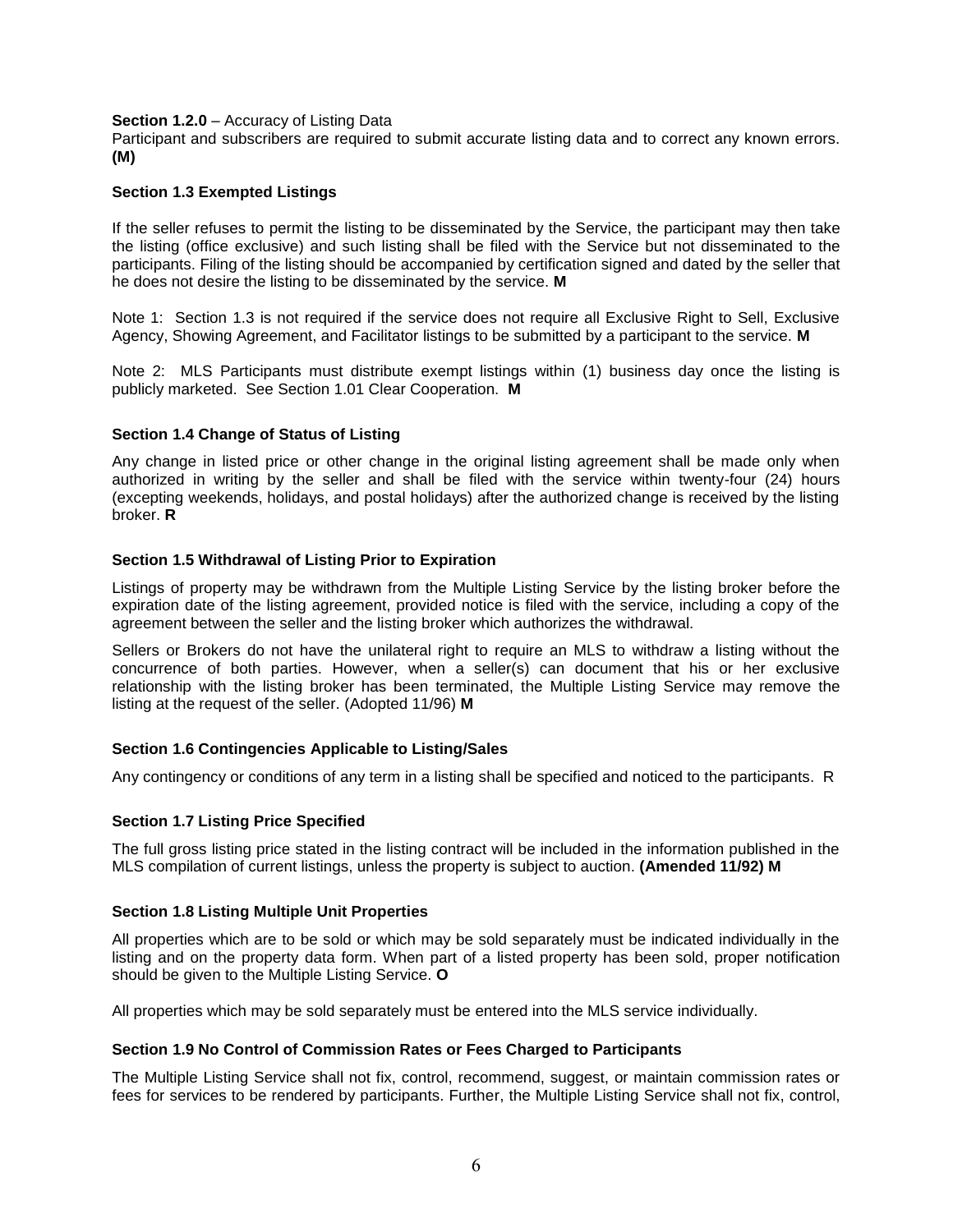recommend, suggest, or maintain the division of commissions or fees between cooperating participants or between participants and nonparticipants. **M**

### **Section 1.10 Expiration of Listings**

Listings filed with the Multiple Listing Service will automatically be removed from the compilation of current listings on the expiration date specified in the agreement, unless prior to that date the MLS receives notice that the listing has been extended or renewed by being entered into the MLS service. If notice of renewal or extension is received after 30 days from when the listing was removed from the compilation of current listings, the extension or renewal will be published in the same manner as a new listing. Extensions and renewals of listings must be signed by the seller(s) and filed with the Service. **(Amended 11/01) M**

Any listing filed with the MLS automatically expires on the date specified in the agreement unless renewed by the listing broker and the extension signed by the seller is filed with the MLS prior to expiration.

If the notice or extension is dated after the expiration date of the original listing, then a new listing must be secured for the listing to be filed with the MLS. It should then be published as a new listing.

Any extension or renewal of a listing must be signed by the seller(s) and be filed with the MLS.

### **Section 1.11 Termination Date on Listings**

Listings filed with the Service shall bear a definite and final termination date, as negotiated between the listing broker and the seller. **M**

### **Section 1.12 Service Area**

Only listings of the designated types of property located within the service area of the Lakes Country Association of REALTORS® MLS (Becker, Hubbard, Mahnomen, Norman, Clay, and Otter Tail Counties) are required to be submitted to the Service. Listings of property located outside the MLS's service area will be accepted if submitted voluntarily by a participant, but cannot be required by the Service. (**Amended 11/17) M** (Updated LCAR 4/2020)

Note: Associations must choose whether the service will accept listings from beyond its service area into the MLS compilation **(Amended 11/17) M**

### **Section 1.13 Listings of Suspended Participants**

When a participant of the Service is suspended from the MLS for failing to abide by a membership duty (i.e., violation of the Code of Ethics, Board bylaws, MLS bylaws, MLS rules and regulations, or other membership obligations except failure to pay appropriate dues, fees, or charges), all listings currently filed with the MLS by the suspended participant shall, at the participant's option, be retained in the service until sold, withdrawn or expired, and shall not be renewed or extended by the MLS beyond the termination date of the listing agreement in effect when the suspension became effective. If a participant has been suspended from the Board (except where MLS participation without Board membership is permitted by law) or MLS (or both) for failure to pay appropriate dues, fees, or charges, a Board MLS is not obligated to provide MLS services, including continued inclusion of the suspended participant's listings in the MLS compilation of current listing information. Prior to any removal of a suspended participant's listings from the MLS, the suspended participant should be advised, in writing, of the intended removal so that the suspended participant may advise his clients. **M**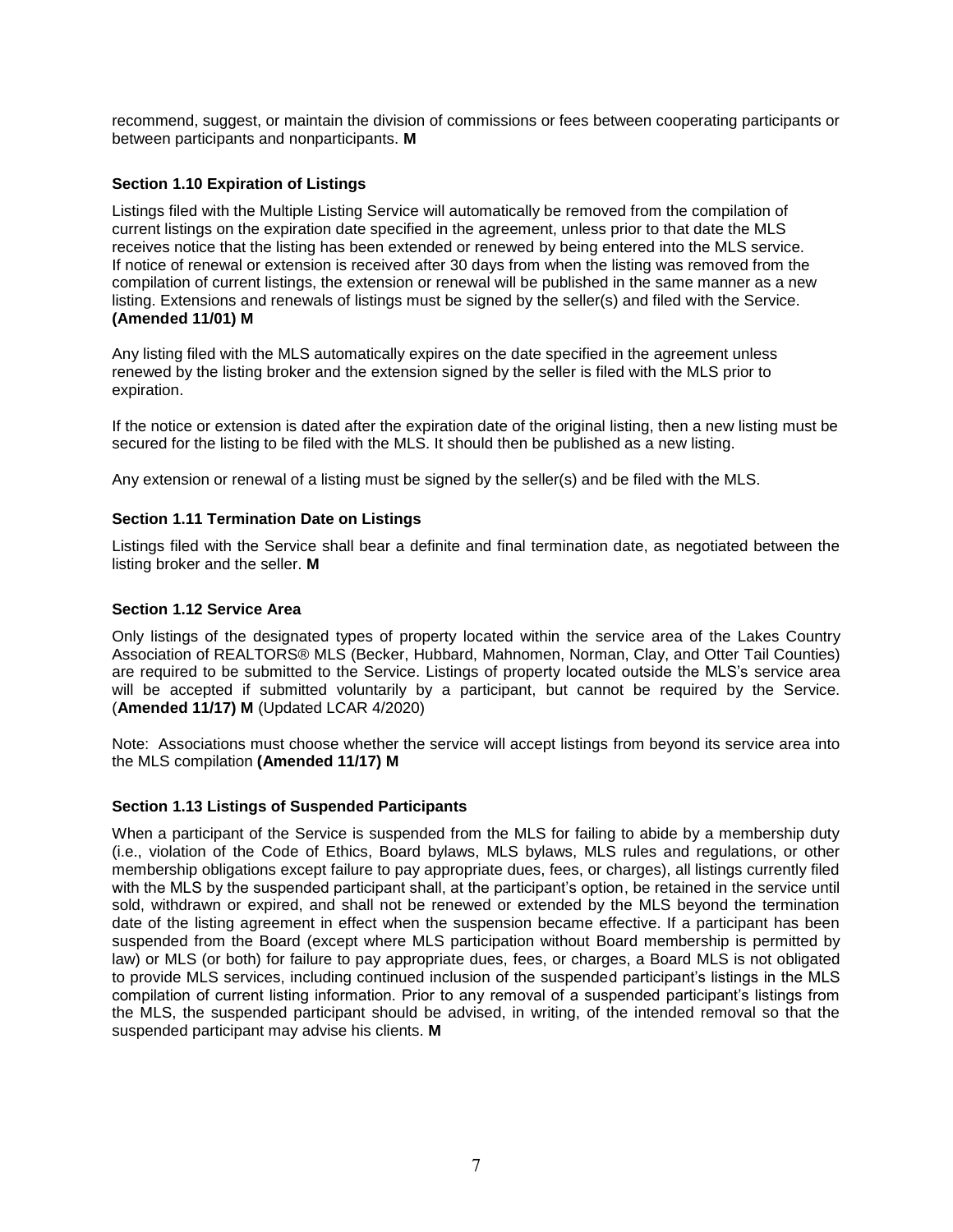### **Section 1.14 Listing of Expelled Participants**

When a participant of the service is expelled from the MLS for failing to abide by a membership duty (i.e., violation of the Code of Ethics, Board bylaws, MLS bylaws, MLS rules and regulations, or other membership obligations except failure to pay appropriate dues, fees, or charges), all listings currently filed with the MLS shall, at the expelled participant's option, be retained in the service until sold, withdrawn, or expired, and shall not be renewed or extended by the MLS beyond the termination date of the listing agreement in effect when the expulsion became effective. If a participant has been expelled from the Board (except where MLS participation without Board membership is permitted by law) or MLS (or both) for failure to pay appropriate dues, fees, or charges, a Board MLS is not obligated to provide MLS services, including continued inclusion of the expelled participant's listings in the MLS compilation of current listing information. Prior to any removal of an expelled participant's listings from the MLS, the expelled participant should be advised, in writing, of the intended removal so that the expelled participant may advise his clients. **M**

### **Section 1.15 Listing of Resigned Participants**

When a participant of the service resigns from the MLS; the MLS is not obligated to provide services, including continued inclusion of the resigned participant's listings in the MLS compilation of current listing information. Prior to any removal of a resigned participant's listings from the MLS, the resigned participant should be advised, in writing, of the intended removal so that the resigned participant may advise his clients. **O**

### **Section 1.16 Name(s) if Legal Owners**

Owner Name [Last Name-minimum] is required on all listings with the exception of foreclosure and/or repossessed properties and then the name of Lender shall be inserted. Owner name may be withheld only with written, signed and dated request submitted to the Multiple Listing Service at time of listing entry. (Amended 5/18-LCAR)

### **Section 1.17 Legal Description**

LEGAL Description – Minimum: Section, Township and Range should be available if no other information is available. Parcel number required. If new split, make note (i.e. split from or part of Parcel #....).

### **Section 1.18 Fines for Late Entry of Listings**

Fines for late entry of listings and for incomplete listings will be assessed according to Section 7 Service Fees and Charges.

### **Section 1.19 Firm/Agent Advertising**

No form of Firm/Agent advertising will appear anywhere except in the private remarks section of the listing form. Agent name and/or firm name may appear in "private" version of virtual tour only.

Any media upload to a listing in the MLS shall provide information specific to the property for sale and shall not include or in the case of a URL, link out to, marketing or promotion messages made on behalf of the listing firm or seller.

### **Section 1.20 Room Count**

Listings are required to include the room name and level of room (under the Rooms tab). (Local 2010)

### **Section 1.21 Real Property, Business Opportunities, Manufactured Homes and Park Models**

Listings of Manufactured Homes and Park Models are allowed on the MLS provided that land is included in the listing.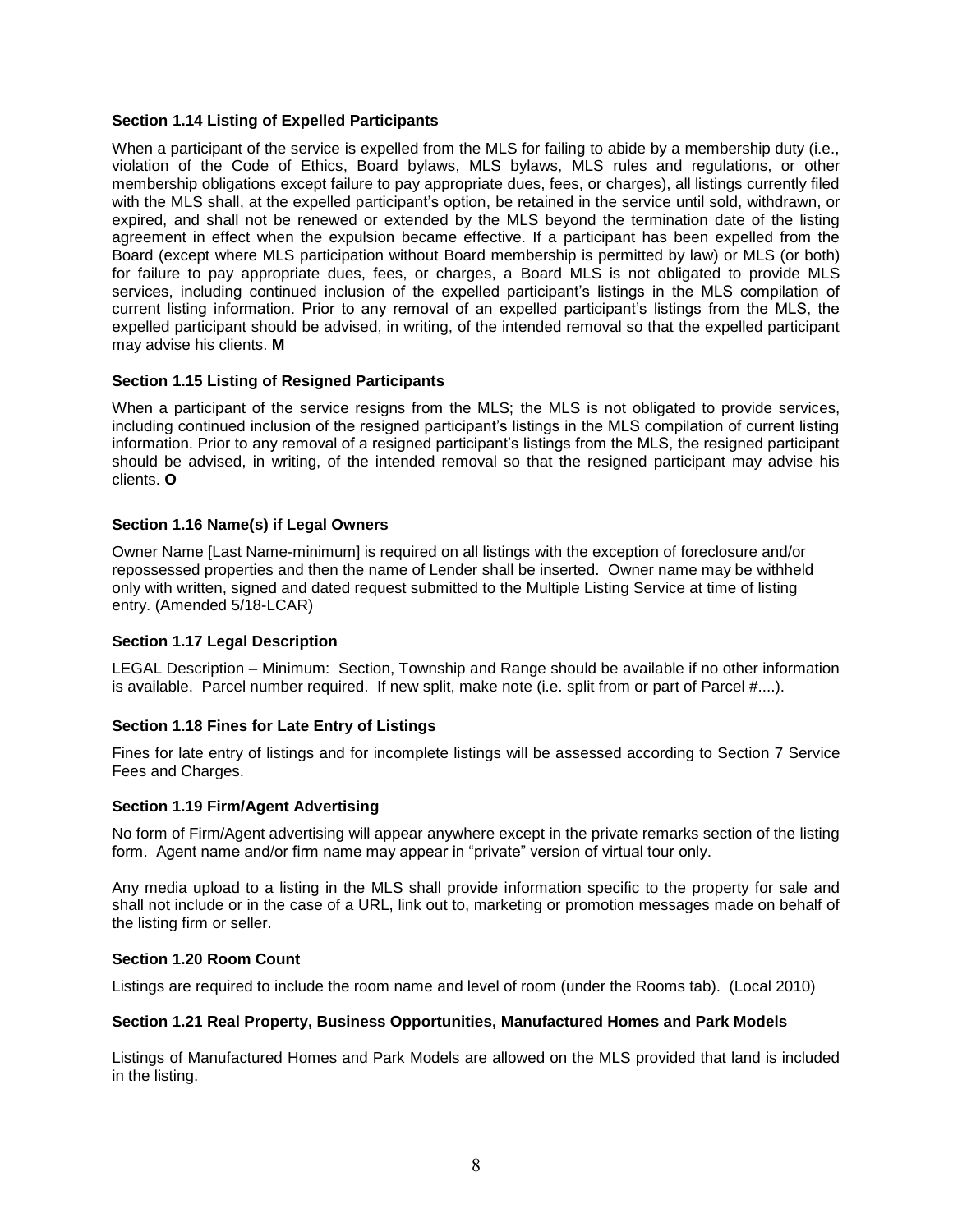At the option of the Participants, they may file with the MLS any other type of real property or business opportunity which is listed provided, however, that any listing submitted is entered within the scope of the Participant's licensure as a real estate broker

### **Section 1.22 Taxes**

Listing agents are required to have the most recent tax information on all listings. The tax year and tax amount fields in the MLS should be updated annually by the listing agent once the new data has been released from the county assessor. (Local 2014)

### **Section 1.23 Unauthorized MLS Access**

Access to the MLS Member Account is to be used only by the member to whom it is issued. Providing information to fellow agents within an office that are not an active member of the MLS is a violation. Any unauthorized usage, when reported to Lakes Country Association of REALTORS®, may result in: 1. a written warning, 2. a financial fine, 3. forfeiture of deposit, 4. suspension of MLS privilege. (Amended 7/20)

### **Section 1.24 – Property Addresses**

At the time of filing a listing, participants and subscribers must include a property address available to other participants and subscribers, and if an address doesn't exist a parcel identification number can be used. Where an address or parcel identification number are unavailable, the information filed with the MLS must include a legal description of the property sufficient to describe its location. (M) (2022)

### **Selling Procedures**

### **Section 2 Showings and Negotiation**

Appointments for showings and negotiations with the seller for the purchase of listed property filed with the multiple listing service shall be conducted through the listing broker, except under the following circumstances:

- a. the listing broker gives the cooperating broker specific authority to show and/or negotiate directly, or
- b. after reasonable effort, the cooperating broker cannot contact the listing broker or his representative; however, the listing broker, at his option, may preclude such direct negotiations by cooperating brokers. **(Amended 4/92) M**

### **Section 2.1 Presentation of Offers**

The listing broker must make arrangements to present the offer as soon as possible, or give the cooperating broker a satisfactory reason for not doing so. **(Amended 4/92) M**

### **Section 2.2 Submission of Written Offers and Counter-offers**

The listing broker shall submit to the seller all written offers until closing unless precluded by law, government rule, regulation, or agreed otherwise in writing between the seller and the listing broker. Unless the subsequent offer is contingent upon the termination of an existing contract, the listing broker shall recommend that the seller obtain the advice of legal counsel prior to acceptance of the subsequent offer.

Participants representing buyers or tenants shall submit to the buyer or tenant all offers and counteroffers until acceptance, and shall recommend that buyers and tenants obtain legal advice where there is a question about whether a pre-existing contract has been terminated. **(Amended 11/05) M**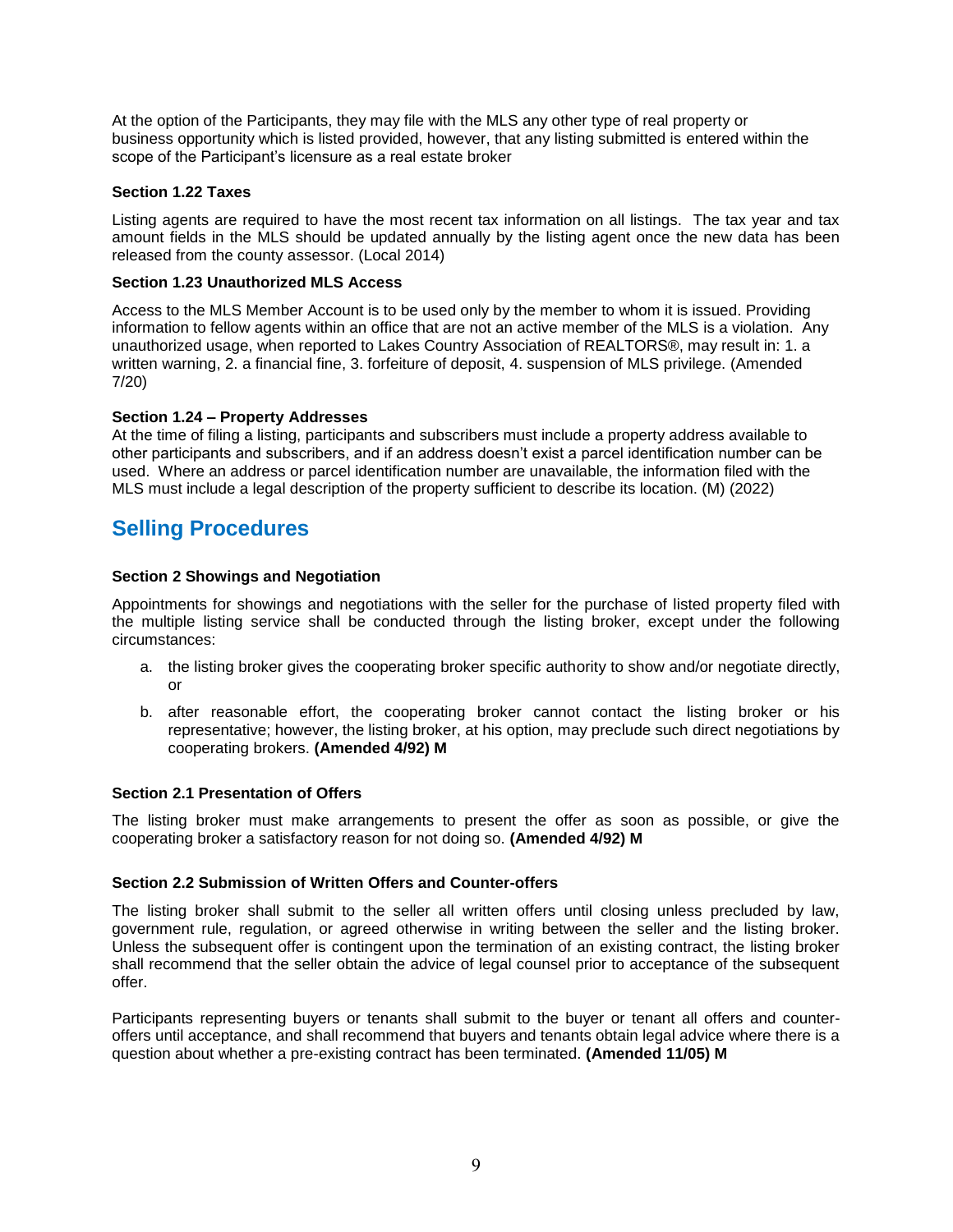### **Section 2.3 Right of Cooperating Broker in Presentation of Offer**

Cooperating broker (subagent or buyer agent) or their representatives have the right to participate in the presentation of any offer they secure to purchase or lease to the seller or lessor. They do not have the right to be present at any discussion or evaluation of that offer by the seller or lessor and the listing broker. However, if the seller or lessor gives written instructions to the listing broker that the cooperating broker may not be present when offers they procure are presented, cooperating brokers have a right to a copy of those instructions. This policy is not intended to affect listing brokers' right to control the establishment of appointments for presentation of offers.

Where the cooperating broker is not present during the presentation of the offer, the cooperating broker can request in writing, and the listing broker must provide, as soon as practical, written affirmation stating that the offer has been submitted to the seller, or written notification that the seller has waived the obligation to have the offer presented. (11/19) **M**

### **Section 2.4 Right of Listing Broker in Presentation of Counter-Offer**

The listing broker or his representative has the right to participate in the presentation of any counter-offer made by the seller or lessor. He does not have the right to be present at any discussion or evaluation of a counter-offer by the purchaser or lessee (except when the cooperating broker is a subagent). However, if the purchaser or lessee gives written instructions to the cooperating broker that the listing broker not be present when a counter-offer is presented, the listing broker has the right to a copy of the purchaser's or lessee's written instructions. **(Adopted 11/93) M**

### **Section 2.5 Reporting Sales to the Service**

Status changes relative to the final closing of sales, shall be reported to the multiple listing service by the listing broker within three **(3)** business days after they have occurred. If negotiations were carried on under Section 2(a) or (b) hereof, the cooperating broker shall report accepted offers to the listing broker within two (2) business days after occurrence and the listing broker shall report them to the MLS within two (2) business days after receiving notice from the cooperating broker. (Amended 3/21)

**Note 1:** The listing agreement of a property filed with the MLS by the listing broker should include a provision expressly granting the listing broker authority to advertise; to file the listing with the MLS; to provide timely notice of status changes of the listing to the MLS; and to provide sales information including selling price to the MLS upon sale of the property. If deemed desirable by the MLS to publish sales information prior to final closing (settlement) of a sales transaction, the listing agreement should also include a provision expressly granting the listing broker the right to authorize dissemination of this information by the MLS to its participants.

**Note 2:** In disclosure states, if the sale price of a listed property is recorded, the reporting of the sale price may be required by the MLS:

- 1. categorizes sale price information as confidential and
- 2. limits use of sale price information to participants and subscribers in providing real estate services, including appraisals and other valuations, to customers and clients; and to governmental bodies and third-party entities only as provided below.

The MLS may provide sale price information to governmental bodies only to be used for statistical purposes (including use of aggregated data for purposes of valuing property) and to confirm the accuracy of information submitted by property owners or their representatives in connection with property valuation challenges; and to third-party entities only to be used for academic research, statistical analysis, or for providing services to participants and subscribers. In any instance where a governmental body or third-party entity makes sale price information provided by the MLS available other than as provided for in this provision, a listing participant may request the sale price information for a specific property be withheld from dissemination for these purposes with written authorization from the seller, and withholding of sale price information from those entities shall not be construed as a violation of the requirement to report sale prices. (Adopted 11/11)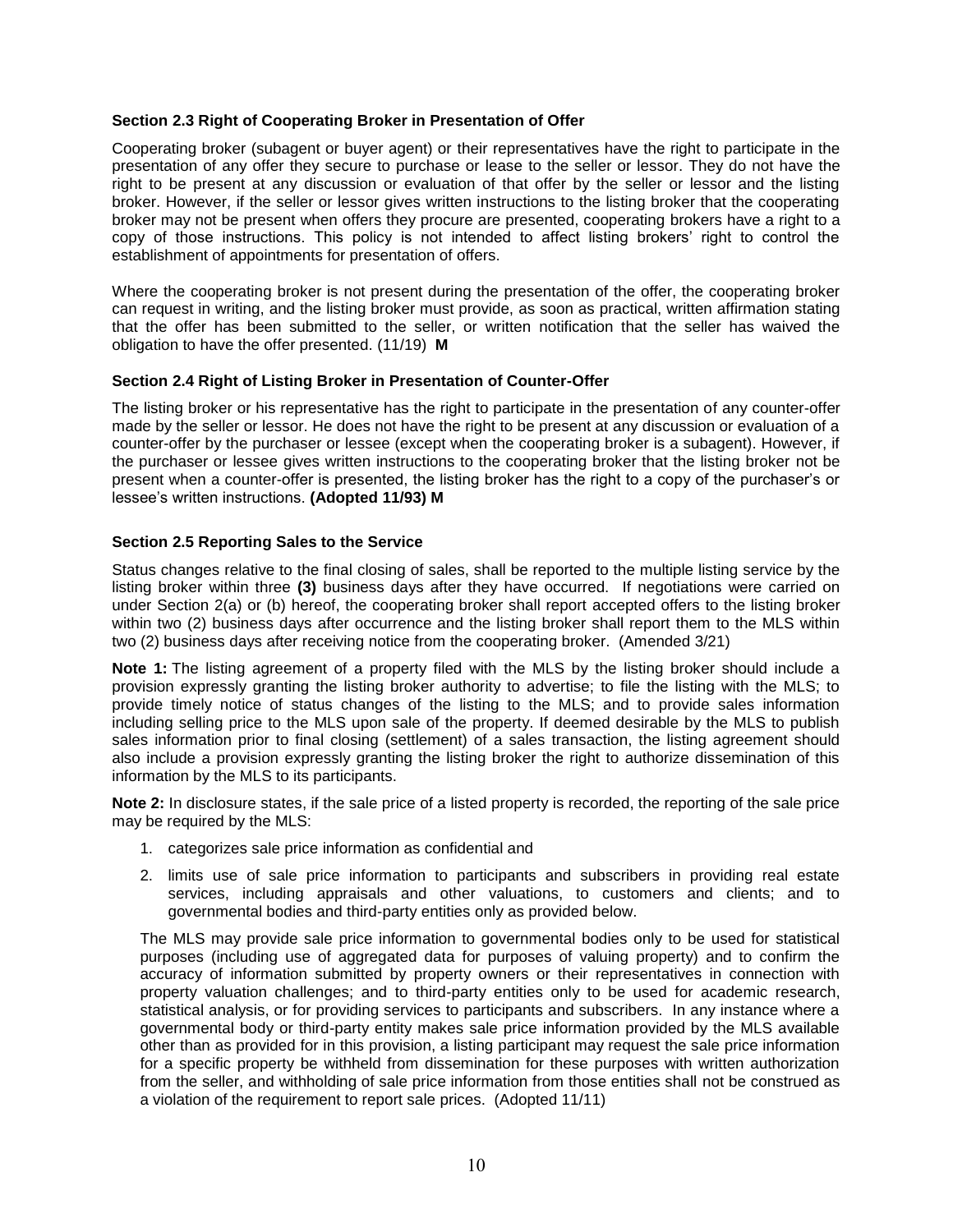Note 3: As established in the virtual Office Website ("VOW") policy, sale prices can only be categorized as confidential in states where the actual sale prices of completed transaction are not accessible from public records. (Adopted 11/11). **M**

### **Section 2.6 Reporting Resolutions of Contingencies**

The listing broker shall report to the Multiple Listing Service within **twenty-four (24) hours** that a contingency on file with the Multiple Listing Service has been fulfilled or renewed, or the agreement cancelled. **M**

### **Section 2.7 Advertising of Listing Filed With the Service**

A listing shall not be advertised by any participant other than the listing broker without the prior consent of the listing broker. **M**

### **Section 2.8 Reporting Cancellation of Pending Sale**

The listing broker shall report immediately to the Multiple Listing Service the cancellation of any pending sale, and the listing shall be reinstated immediately. **M**

### **Section 2.9 Disclosing the Existence of Offers**

Listing brokers, in response to inquiries from buyers or cooperating brokers shall, with the seller's approval, disclose the existence of offers on the property. Where disclosure is authorized, the listing broker shall also disclose, if asked, whether offers were obtained by the listing licensee, by another licensee in the listing firm, or by a cooperating broker. (Amended 11/08) **O**

### **Section 2.10 Availability of Listed Property**

Listing brokers shall not misrepresent the availability of access to show or inspect listed property. (Adopted 11/05) **M**

### **Section 2.11 Services Advertised as "Free"**

MLS participants and subscribers must not represent that their brokerage services to a client or customer are free or available at no cost to their clients, unless the participant or subscriber will receive no financial compensation from any source for those services. **M** (2022)

### **Refusal to Sell**

### **Section 3 Refusal to Sell**

If the seller of any listed property filed with the Multiple Listing Service refuses to accept a written offer satisfying the terms and conditions stated in the listing, such fact shall be transmitted immediately to the Service and to all participants. **R**

### **Prohibitions**

### **Section 4 Information for Participants Only**

Any listing filed with the Service shall not be made available to any broker or firm not a member of the MLS without the prior consent of the listing broker. **M**

### **Section 4.1 "For Sale" Signs**

Only the "For Sale" sign of the listing broker may be placed on a property. (Amended 11/89) **M**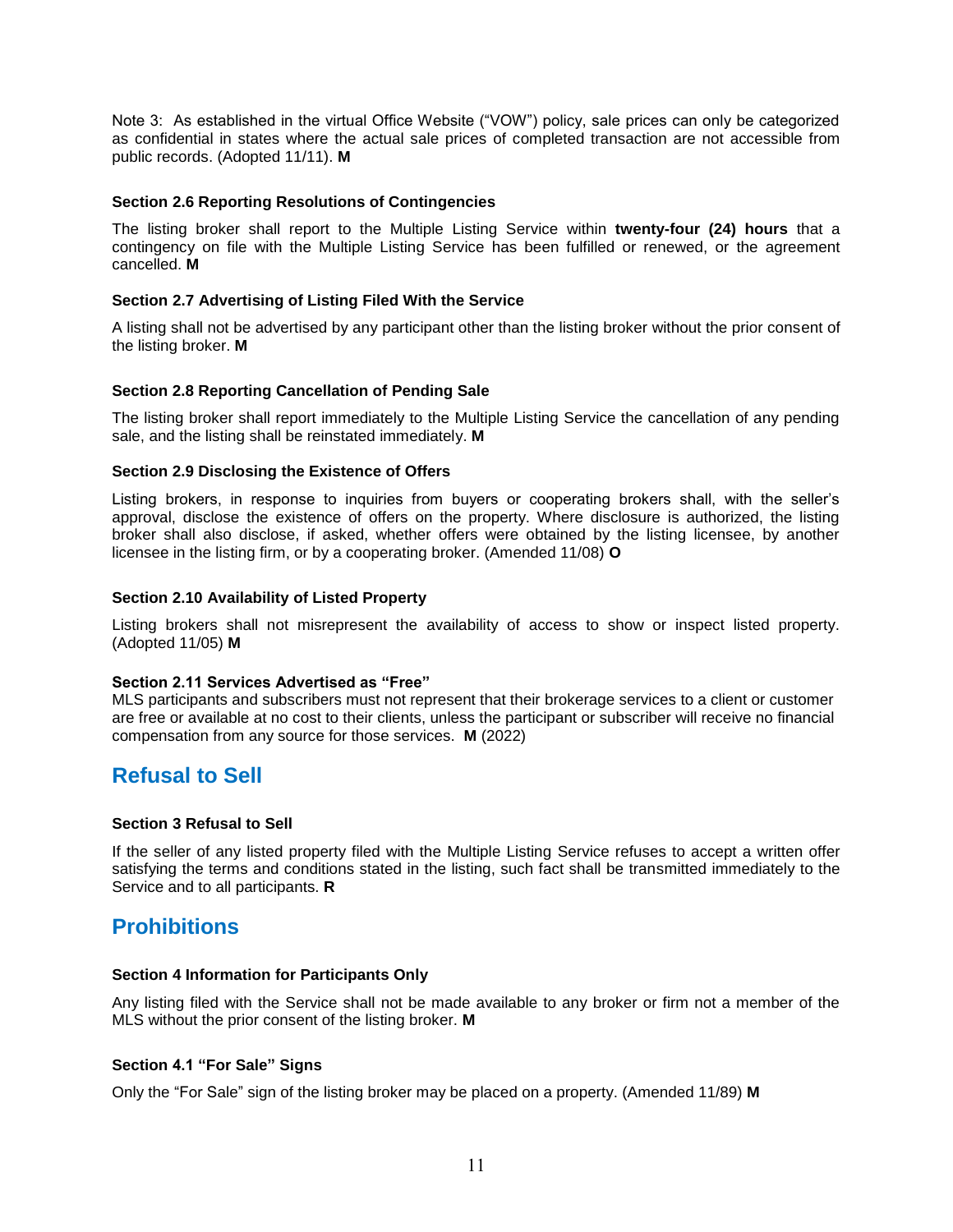### **Section 4.2 "Sold" Signs**

Prior to closing, only the "Sold" sign of the listing broker may be placed on a property, unless the listing broker authorizes the cooperating (selling) broker to post such a sign. (Amended 4/96) **M**

### **Section 4.3 Solicitation of Listing Filed With the Service**

Participants shall not solicit a listing on property filed with the Service unless such solicitation is consistent with Article 16 of the REALTORS®' Code of Ethics, its Standards of Practice, and its Case Interpretations.

**Note:** This section is to be construed in a manner consistent with Article 16 of the Code of Ethics and particularly Standard of Practice 16-4. This section is intended to encourage sellers to permit their properties to be filed with the Service by protecting them from being solicited, prior to expiration of the listing, by brokers and salespersons seeking the listing upon its expiration.

Without such protection, a seller could receive hundreds of calls, communications, and visits from brokers and salespersons who have been made aware through MLS filing of the date the listing will expire and desire to substitute themselves for the present broker.

This section is also intended to encourage brokers to participate in the Service by assuring them that other participants will not attempt to persuade the seller to breach the listing agreement or to interfere with their attempts to market the property. Absent the protection afforded by this section, listing brokers would be most reluctant to generally disclose the identity of the seller or the availability of the property to other brokers.

This section does not preclude solicitation of listings under the circumstances otherwise recognized by the Standards of Practice related to Article 16 of the Code of Ethics. **M**

### **Section 4.4 Use of the Terms MLS and Multiple Listing Service**

No MLS participant, subscriber or licensee affiliated with any participant shall, through the name of their firm, their URLs, their e-mail addresses, their website addresses, or in any other way represent, suggest, or imply that the individual or firm is an MLS, or that they operate an MLS. Participants, subscribers and licensees affiliated with participants shall not represent, suggest, or imply that consumers or others have direct access to MLS databases, or that consumers or others are able to search MLS databases available only to participants and subscribers. This does not prohibit participants and subscribers from representing that any information they are authorized under MLS rules to provide to clients or customers is available on their websites or otherwise. (Adopted 11/07) **O**

### **SECTION 4.5 – PARTICIPANT VS PRIMARY LISTING AGENT FOR MLS PARTICIPATION**

A Participant is known as the Broker of Record for a firm and must be a member of the Lakes Country Association of Realtors MLS for any of their member agents to participate in the Lakes Country Association of Realtors MLS. The "primary" listing agent is an agent who works under the broker in the same firm and is the agent who has entered into an agreement with a seller. The primary listing agent must also be a subscriber in order for their listings to appear in the Lakes Country Association of Realtors MLS. A Participant may not enter listings in lieu of the "primary" listing agent becoming a paid subscriber.

### **Section 4.6 Mass Email Usage**

Mass emails through the Flex MLS system must be related to real estate properties unless it originates from the board office.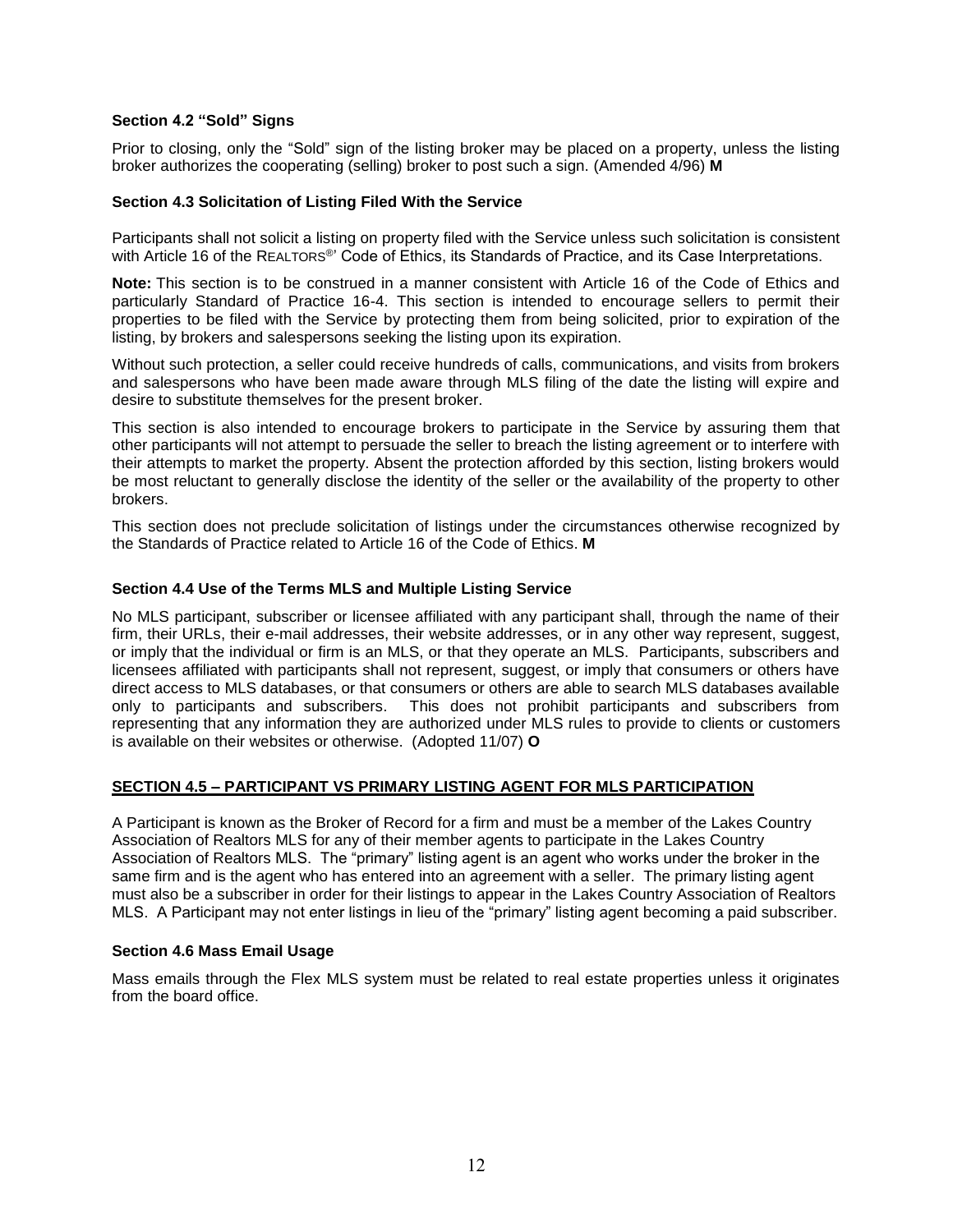### **Division of Commissions**

### **Section 5 Compensation Specified on Each Listing**

The listing broker shall specify, on each listing filed with the Multiple Listing Service, the compensation offered to other Multiple Listing Service participants for their services in the sale of such listing. Such offers are unconditional except that entitlement to compensation is determined by the cooperating broker's performance as the procuring cause of the sale (or lease) or as otherwise provided for in this rule. The listing broker's obligation to compensate any cooperating broker as the procuring cause of the sale (or lease) may be excused if it is determined through arbitration that, through no fault of the listing broker and in the exercise of good faith and reasonable care, it was impossible or financially unfeasible for the listing broker to collect a commission pursuant to the listing agreement. In such instances, entitlement to cooperative compensation offered through MLS would be a question to be determined by an arbitration hearing panel based on all relevant facts and circumstances including, but not limited to, why it was impossible or financially unfeasible for the listing broker to collect some or all of the commission established in the listing agreement; at what point in the transaction did the listing broker know (or should have known) that some or all of the commission established in the listing agreement might not be paid; and how promptly had the listing broker communicated to cooperating brokers that the commission established in the listing agreement might not be paid.

In filing a property with the Multiple Listing Service of an association of REALTORS®, the participant of the Service is making blanket unilateral offers of compensation to the other MLS participants, and shall therefore specify on each listing filed with the Service, the compensation being offered to the other MLS participants. Specifying the compensation on each listing is necessary, because the cooperating broker has the right to know what his compensation shall be prior to his endeavor to sell.

\*The compensation specified on listings filed with the Multiple Listing Service shall appear in one of two forms. The essential and appropriate requirement by a Board Multiple Listing Service is that the information to be published shall clearly inform the participants as to the compensation they will receive in cooperative transactions, unless advised otherwise by the listing broker, in writing, in advance of submitting an offer to purchase. The compensation specified on listings published by the MLS shall be shown in one of the following forms:

- 1. By showing a percentage of the gross selling price
- 2. By showing a definite dollar amount

The listing broker retains the right to determine the amount of compensation offered to other participants (acting as subagents, buyer agents, or in other agency or non-agency capacities defined by law) which may be the same or different.

This shall not preclude the listing broker from offering any MLS participant compensation other than the compensation indicated on any listing published by the MLS, provided the listing broker informs the other broker, in writing, in advance of his submitting an offer to purchase, and provided that the modification in the specified compensation is not the result of any agreement among all or any other participants in the service. Any superseding offer of compensation must be expressed as either a percentage of the gross sales price or as a flat dollar amount. (Amended 5/10)

**Note 1**: The Board Multiple Listing Service shall not have a rule requiring the listing broker to disclose the amount of total negotiated commission in the listing contract, and the Board Multiple Listing Service shall not publish the total negotiated commission on a listing which has been submitted to the MLS by a participant. The Board Multiple Listing Service shall not disclose in any way the total commission negotiated between the seller and the listing broker.

**Note 2:** The listing broker may, from time to time, adjust the compensation offered to other Multiple Listing Service participants for their services with respect to any listing by advance published notice to the Service so that all participants will be advised.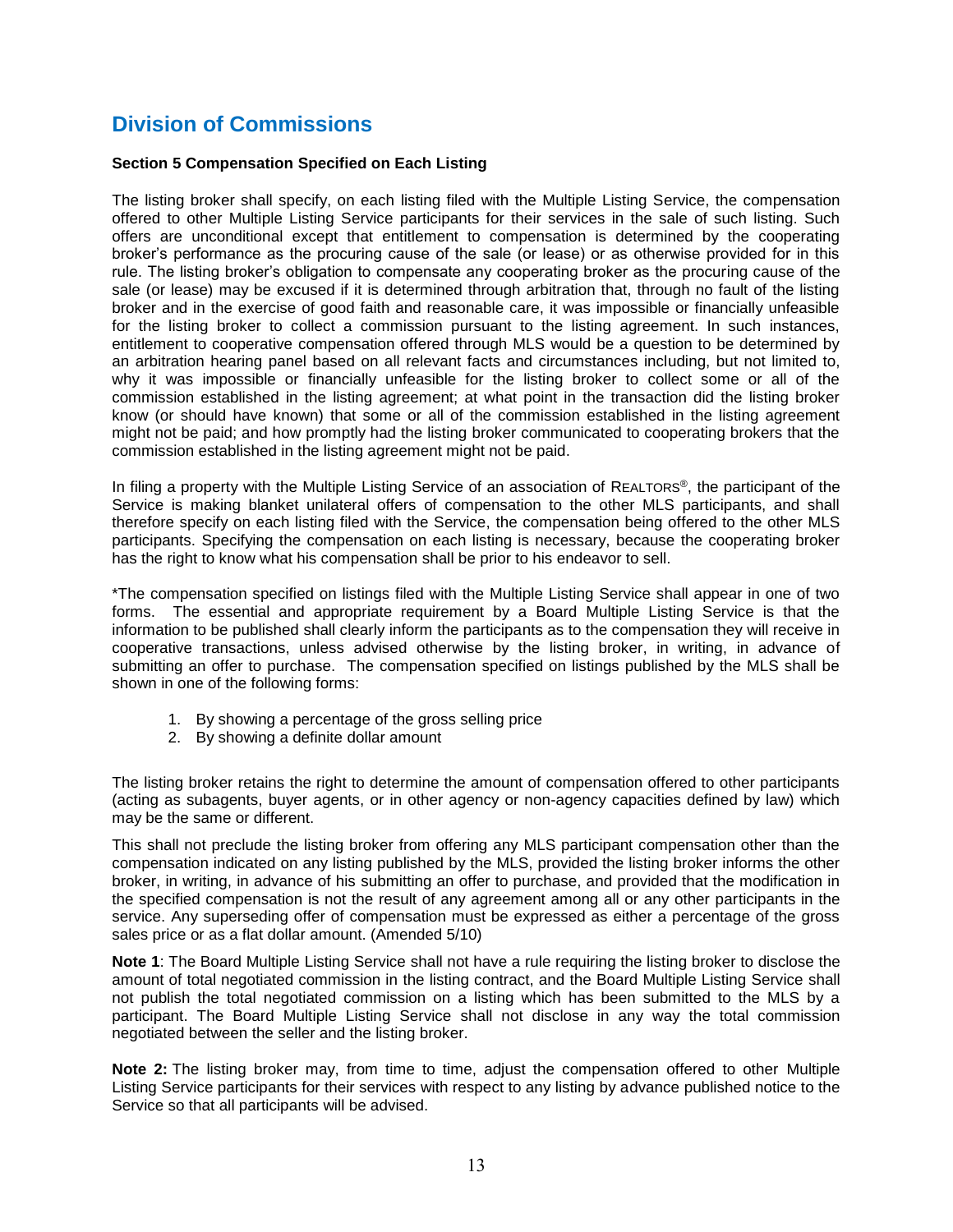**Note 3:** The Multiple Listing Service shall make no rule on the division of commissions between participants and nonparticipants. This should remain solely the responsibility of the listing broker.

**Note 4:** Multiple Listing Services, at their discretion, may adopt rules and procedures enabling listing brokers to communicate to potential cooperating brokers that gross commissions established in listing contracts are subject to court approval; and that compensation payable to cooperating brokers may be reduced if the gross commission established in the listing contract is reduced by a court. In such instances, the fact that the gross commission is subject to court approval and either the potential reduction in compensation payable to cooperating brokers or the method by which the potential reduction in compensation will be calculated must be clearly communicated to potential cooperating brokers prior to the time they submit an offer that ultimately results in a successful transaction.

**Note 5:** Nothing in these MLS rules precludes a listing participant and a cooperating participant, as a matter of mutual agreement, from modifying the cooperative compensation to be paid in the event of a successful transaction.

**Note 6:** Multiple Listing Services must give participants the ability to disclose to other participants any potential for a short sale. As used in these rules, short sales are defined as a transaction where title transfers; where the sale price is insufficient to pay the total of all liens and costs of sale; and where the seller does not bring sufficient liquid assets to the closing to cure all deficiencies. Multiple Listing Services may, as a matter of local discretion, require participants to disclose potential short sales when participants know a transaction is a potential short sale. In any instance where a participant discloses a potential short sale, they may, as a matter of local discretion, also be permitted to communicate to other participants how any reduction in the gross commission established in the listing contract required by the lender as a condition of approving the sale will be apportioned between listing and cooperating participants. All confidential disclosures and confidential information related to short sales, if allowed by local rules, must be communicated through dedicated fields or confidential "remarks" available only to participants and subscribers (Amended 5/09) **M**

### **Section 5.0.1 Short Sales**

Participants must disclose potential short sales (defined as a transaction where title transfers, where the sale price is insufficient to pay the total of all liens and costs of sale and where the seller does not bring sufficient liquid assets to the closing to cure all deficiencies) when reasonably known to the listing participants. When disclosed, participants may, at their discretion, advise other participants whether and how any reduction in the gross commission established in the listing agreement, required by the lender as a condition of approving the sale, will be apportioned between listing and cooperating participants. (Amended 5/09)

### **Section 5.1 Participant as Principal**

If a participant or any licensee (or licensed or certified appraiser) affiliated with a participant has any ownership interest in a property, the listing of which is to be disseminated through the Multiple Listing Service, that person shall disclose that interest when the listing is filed with the Multiple Listing Service in the Public Remarks Field, and such information shall be disseminated to all Multiple Listing Service participants. **M**

### **Section 5.2 Participant as Purchaser**

If a participant or any licensee (including licensed and certified appraisers) affiliated with a participant wishes to acquire an interest in property listed with another participant, such contemplated interest shall be disclosed, in writing, to the listing broker not later than the time an offer to purchase is submitted to the listing broker. (Adopted 2/92) **M**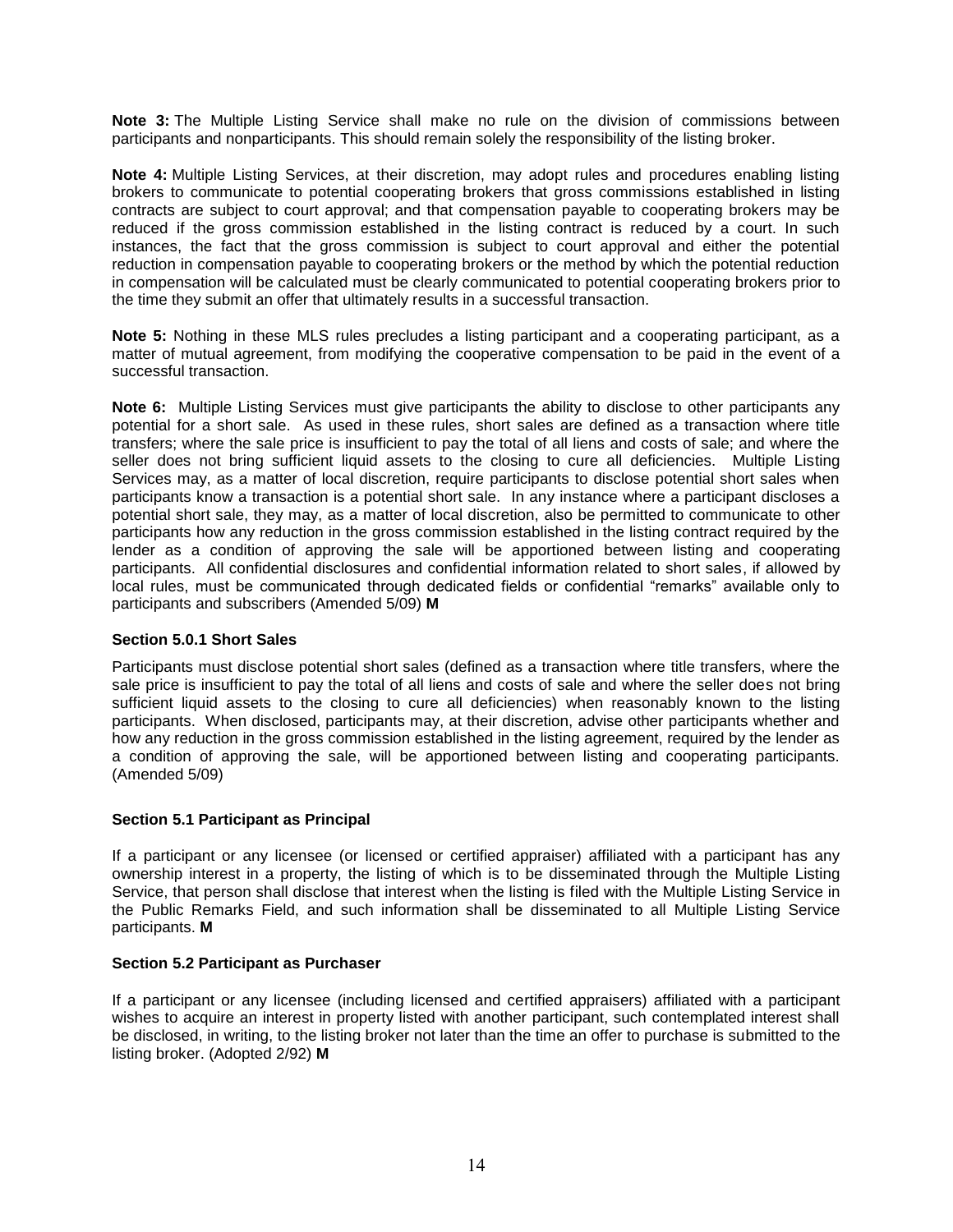### **Section 5.3 Dual or Variable Rate Commission Arrangements**

The existence of a dual or variable rate commission arrangement (i.e., one in which the seller/landlord agrees to pay a specified commission if the property is sold/leased by the listing broker without assistance and a different commission if the sale/lease results through the efforts of a cooperating broker; or one in which the seller/landlord agrees to pay a specified commission if the property is sold/leased by the listing broker either with or without the assistance of a cooperating broker and a different commission if the sale/lease results through the efforts of a seller/landlord) shall be disclosed by the listing broker by a key, code, or symbol as required by the MLS. The listing broker shall, in response to inquiries from potential cooperating brokers, disclose the differential that would result in either a cooperative transaction or, alternatively, in a sale/lease that results through the efforts of the seller/landlord. If the cooperating broker is a buyer/tenant representative, the buyer/tenant representative must disclose such information to their client before the client makes an offer to purchase or lease. (Amended 5/01) **M**

### **Section 5.4 Display of Listing Broker's officer of Compensation**

Participants and subscribers who share the listing broker's offer of compensation for an active listing must display the following disclaimer or something similar.

*The listing broker's offer of compensation is made only to participants of the MLS where the listing is filed.* **M**

### **Service Charges**

### **Section 6 Service Fees and Charges**

The following service charges for operation of the Multiple Listing Service are in effect to defray the costs of the Service and are subject to change from time to time in the manner prescribed:

**(a) Initial Participation Fee:** An applicant for participation in the Service shall pay an application fee of \$1,000.00 with such fee to accompany the application.

**(b) Recurring Participation Fee:** The monthly participation fee of each participant shall be an amount equal to the option selected for each salesperson and licensed or certified appraiser who has access to and use of the Service, whether licensed as a broker, sales licensee, or licensed or certified appraiser who is employed by or affiliated as an independent contractor with such participant. Payment of such fees shall be made on or before the first day of the quarter of the Multiple Listing Service. Fees shall be prorated on a monthly basis.

However, the MLS's must provide participants the option of a no-cost waiver of MLS fees, dues and charges for any licensee or licensed or certified appraiser who can demonstrate subscription to a different MLS or CIE where the principal broker participates. MLSs may, at their discretion, require that broker participants sign a certification for non-use of its MLS services by their licensees, which can include penalties and termination of the waiver if violated. *(Adopted 11/17)* **M**

*Note 1: Multiple listing services that choose to include affiliated unlicensed administrative and clerical staff, personal assistants, and/or individuals seeking licensure or certification as real estate appraisers among those eligible for access to and use of MLS information as subscribers may, at their discretion, charge recurring fees. (Amended 11/17) R*

### **Compliance with Rules**

### **Section 7, Compliance with Rules/Authority to Impose Discipline**

By becoming and remaining a participant or subscriber in this MLS, each participant and subscriber agrees to be subject to the rules and regulations and any other MLS governance provision. The MLS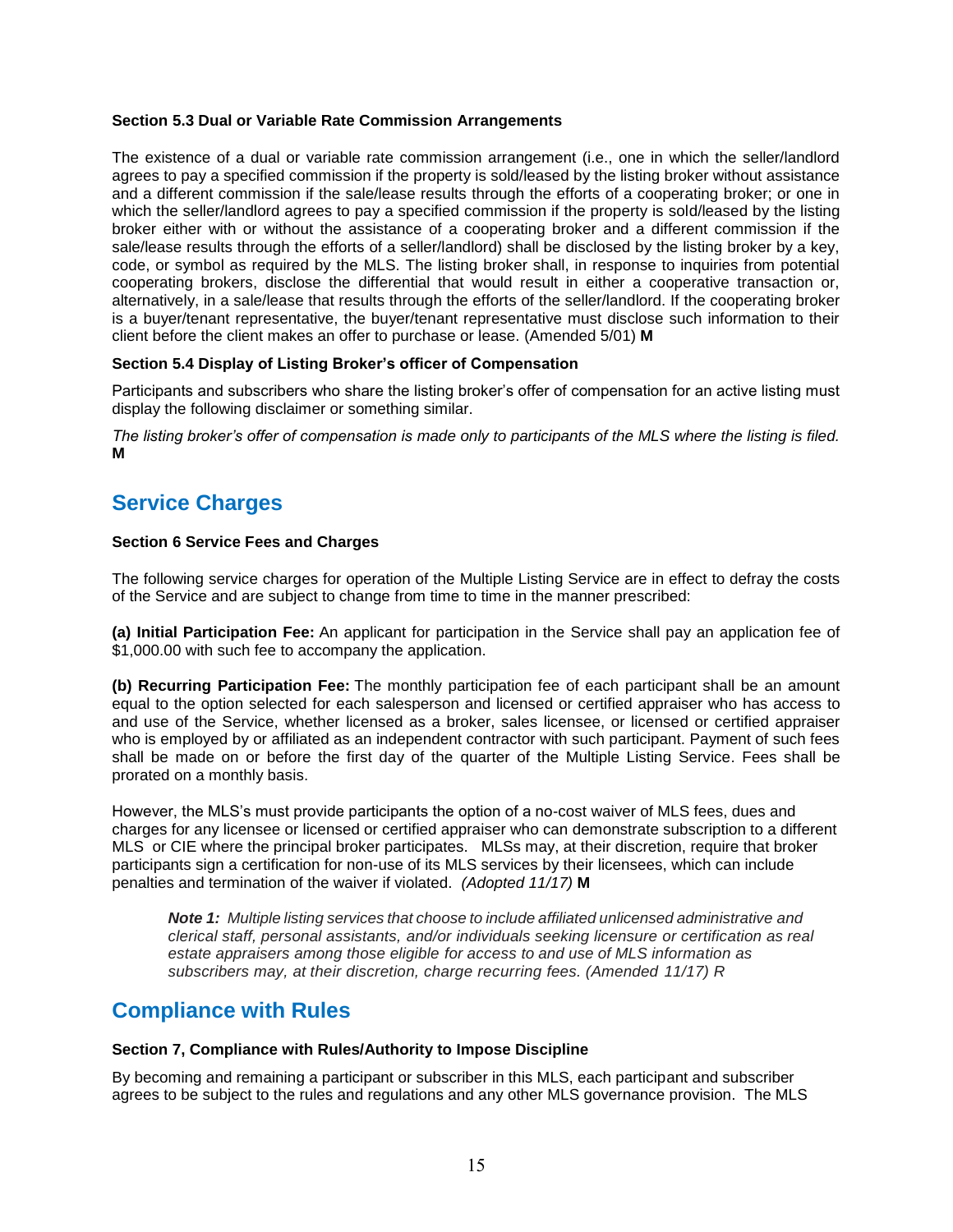may, through the administrative and hearing procedures established in these rules, impose discipline for violations of the rules and other MLS governance provisions. Discipline that may be imposed may only consist of one or more of the following:

- a. letter of warning
- b. letter of reprimand
- c. attendance at MLS orientation or other appropriate courses or seminars in which the participant or subscriber can reasonably attend taking into consideration cost, location and duration
- d. appropriate, reasonable fine not to exceed \$15,000 (Removed old (e) probation for a stated period of time not less than thirty (30) days nor more than one (1) year)
- e. suspension of MLS rights, privileges, and services for not less than thirty (30) days nor more than one (1) year
- f. termination of MLS rights, privileges, and services with no right to reapply for a specified period not to exceed three (3) years (Adopted 11/07) **M**

Note 1: A participant (or user/subscriber, where appropriate) can be placed on probation. Probation is not a form of discipline. When a participant (or user/subscriber, where appropriate) is placed on probation the discipline is held in abeyance for a stipulated period of time not longer than one (1) year. Any subsequent finding of a violation of the MLS rules during the probationary period may, at the discretion of the Board of Directors, result in the imposition of the suspended discipline. Absent any subsequent findings of a violation during the probationary period, both the probationary status and the suspended discipline are considered fulfilled, and the individual's record will reflect the fulfilment. The fact that one or more forms of discipline are held in abeyance during the probationary period does not bar imposition of other forms of discipline which will not be held in abeyance. (Revised 05/14) **M**

**Note 2: MLS participants and subscribers can receive no more than three (3) administrative sanctions in a calendar year before they are required to attend a hearing for their actions and potential violations of MLS rules, except that the MLS may allow more administrative sanctions for violations of listing information provided by participants and subscribers before requiring a hearing. The MLS must send a copy of all administrative sanctions against a subscriber to the subscriber's participant and the participant is required to attend the hearing of a subscriber who has received more than three (3) administrative sanctions within a calendar year (Adopted 11/20) M**

### **Section 7.1 Compliance with Rules**

The following action may be taken for noncompliance with the rules:

- a) for failure to pay any service charge, fine, or fee by the due date a \$25 late fee will be assessed. If payment is not received within 30 days of the due date, and provided that at least ten (10) days' notice has been given, the service shall be suspended until payment is paid in full.
- (b) for failure to comply with any other rule, the provisions of Sections 9 and 9.1 shall apply
- (c) for failure to enter a listing agreement into the Service in compliance with Section 1, a \$10.00 per day fine will be charged.
- (d) for failure to submit a listing contract to the board office within 4 business days of when it is entered into the service, a \$10.00 per day fine will be assessed thereafter. (Local 2014)
- (e) for listing photos, virtual tours, etc. with branding of any sort. A \$25 per item fine will be incurred and non-compliant photo, virtual tour, etc. will be removed.
- (f) for a subscriber sharing a private version of MLS listings with non-subscribers or sharing of their electronic key: first offense - \$250 fine, second offense - \$500 fine or voluntary termination, third offense – automatic termination. (Local 2010)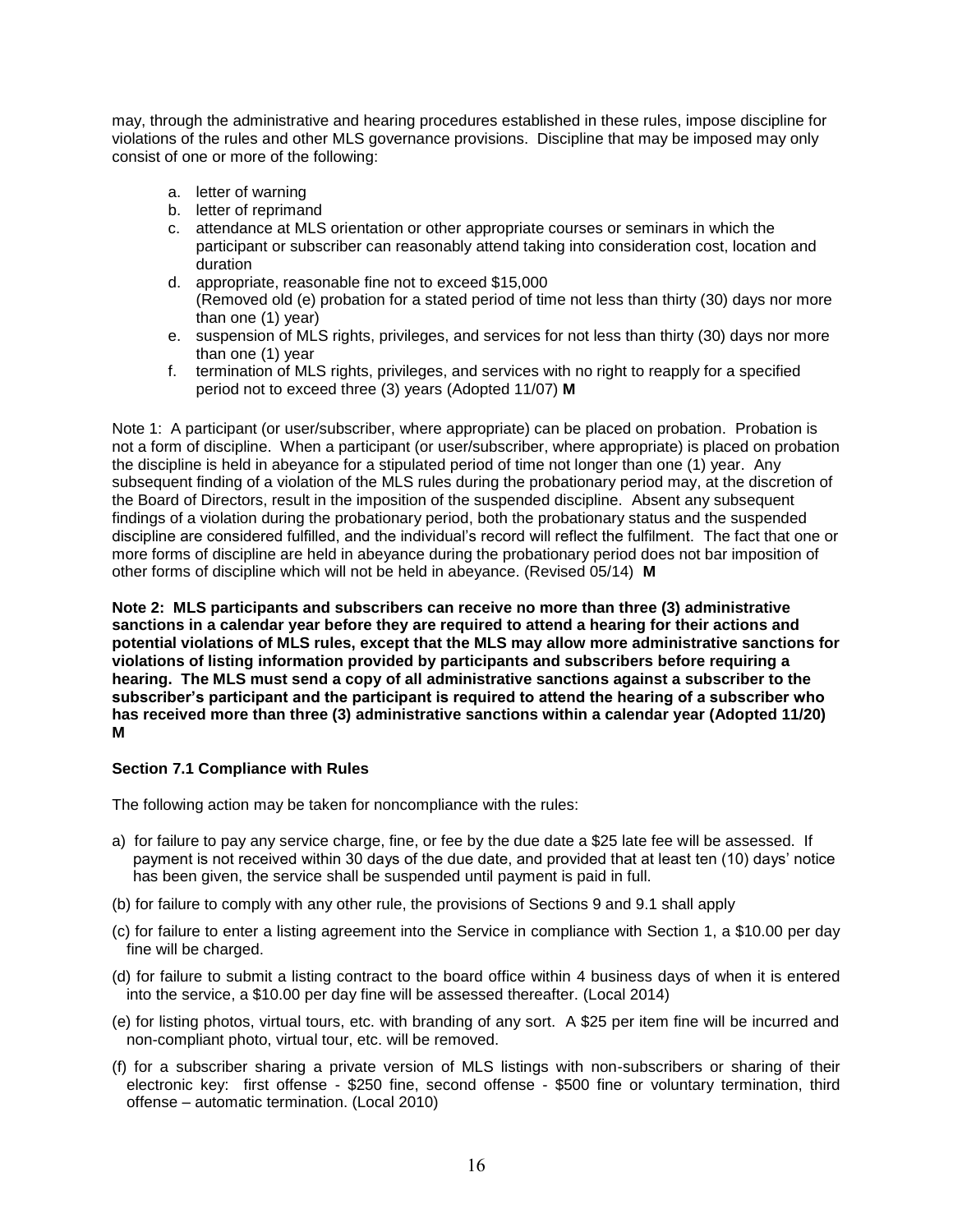- (g) for a subscriber sharing their MLS password and/or subscriber submitting a listing to the MLS where they are not named as lister or co-lister on the listing contract and/or their signature does not appear on the listing contract where they are a named lister or co-lister: first offense - \$250 fine, second offense - \$500 fine or voluntary termination, third offense – automatic termination. (Local 2010)
- (h) for failure to properly use the mass email features as stated in Section 4.6: first offense \$500 fine, second offense - \$1000 fine, third offense – suspension.
- (i) Unauthorized dissemination of a MLS password or an unauthorized access given to another will result in a fine of a minimum of \$1,000 and a maximum of \$5,000.
- (j) Unauthorized use of MLS data in a member's advertising will result in a \$1,000 fine.
- (k) Unauthorized access to property will result in a \$1,000 fine.

(l) failure to comply with the requirements for listing status changes will result in a fine assessed as follows: first offense – written warning, second offense - \$50.00 fine, third offense - \$100 fine. (LCAR 5/20)

(m) failure to comply with the clear cooperation policy as stated in section 1.01 a fine will be assessed as follows: first offense – \$100 plus written warning, Second offense - \$500 fine + Agent and Broker subject to board review. Third offense - \$1000 fine to each the agent and broker and both agent and broker will be subject to board review. (LCAR 7/2020)

Note: Generally, warning, censure, and the imposition of a moderate fine are sufficient to constitute a deterrent to violation of the rules and regulations of the multiple listing service. Suspension or termination is an extreme sanction to be used in cases of repeated violation of the rules and regulations of the service. If the MLS desires to establish a series of moderate fines, they should be clearly specified in the rules and regulations. (Amended 11/88) **R**

### **Section 7.2 Applicability of Rules to Users and/or Subscribers**

Non-principal brokers, sales licensees, appraisers, and others authorized to have access to information published by the MLS are subject to these rules and regulations and may be disciplined for violations thereof provided that the user or subscriber has signed an agreement acknowledging that access to and use of MLS information is contingent on compliance with the rules and regulations. Further, failure of any user or subscriber to abide by the rules and/or any sanction imposed for violations thereof can subject the participant to the same or other discipline. This provision does not eliminate the participant's ultimate responsibility and accountability for all users or subscribers affiliated with the participant.

Note: Adoption of Section 7.2 is optional and should be adopted by multiple listing services desiring to establish authority to impose discipline on non-principal users or subscribers affiliated with MLS members or participants. (Amended 11/07)

### **Meetings**

### **Section 8 MLS Committee**

The MLS Committee shall be made up of the designated Broker from each Participating Office – one vote per office, or the authorized representative of the participating designated Broker [Authorization in writing is required]. The MLS Committee is a committee of the Lakes Country Association of REALTORS® and therefore Association directors may also attend MLS Committee meetings, however will not have a vote unless they would be the designated Broker.

### **Section 8.1 Meetings of MLS Committee**

The Multiple Listing Service Committee shall meet on a quarterly basis, or as necessary, for the transaction of its business at a time and place to be determined by the committee or at the call of the chairperson. A quorum shall consist of 10% of the members of the Committee.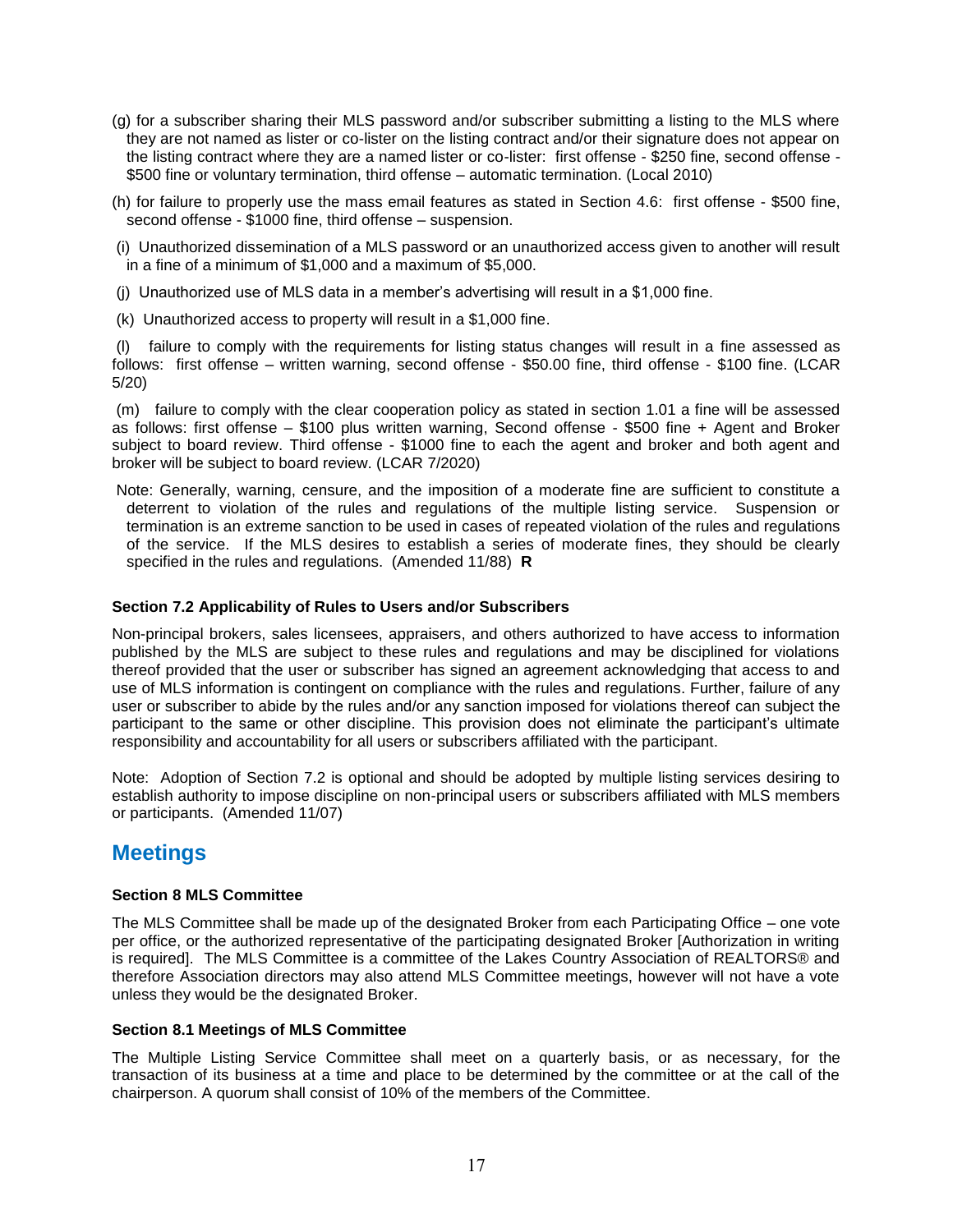### **Section 8.2 Meetings of MLS Participants**

The committee may call meetings of the participants in the Service to be known as meetings of the Multiple Listing Service.

### **Section 8.3 Conduct of the Meetings**

The chairperson or vice chairperson shall preside at all meetings or, in their absence, a temporary chairperson from the membership of the committee shall be named by the chairperson or, upon his failure to do so, by the committee.

### **Section 8.4 Officers of the MLS Committee**

The elected officers of the MLS Committee shall be: a President, a Vice President, and a Secretary. They shall be elected for terms of one year. The President will serve as past president for one year following term.

### **Section 8.5 Election of Officers for MLS Committee**

The MLS Committee shall meet for the purpose of election of officers within one month following the Annual meeting of the Lakes Country Association of REALTORS® which is scheduled during the month of September of each year.

### **Enforcement of Rules or Disputes**

### **Section 9 Consideration of Alleged Violations**

The MLS committee shall give consideration to all written complaints having to do with violations of the rules and regulations. By becoming and remaining a participant, each participant agrees to be subject to these rules and regulations, the enforcement of which are at the sole discretion of the Committee (Board of Directors). **M**

When requested by a complainant, the MLS will process a complaint without revealing the complainant's identity. If a complaint is subsequently forwarded to a hearing, and the original complainant does not consent to participating in the process, the MLS will appoint a representative to serve as the complainant. (Amended 11/20) **M.** 

### **Section 9.1 Violations of Rules and Regulations**

If the alleged offense is a violation of the rules and regulations of the service and does not involve a charge of alleged unethical conduct or request for arbitration, it may be administratively considered and determined by the multiple listing service committee, and if a violation is determined, the committee may direct the imposition of sanction, provided the recipient of such sanction may request a hearing before the professional standards committee of the association in accordance with the bylaws and rules and regulations of the association of Realtors® within twenty (20) days following receipt of the committee's decision. (Amended 11/96)

If, rather than conducting an administrative review, the multiple listing committee has a procedure established to conduct hearings, the decision of the multiple listing committee may be appealed to the board of directors of the association of Realtors® within twenty (20) days of the tribunal's decision being rendered. Alleged violations involving unethical conduct shall be referred to the association's grievance committee for processing in accordance with the professional standards procedures of the association. If the charge alleges a refusal to arbitrate, such charge shall be referred directly to the board of directors of the association of Realtors®. **M**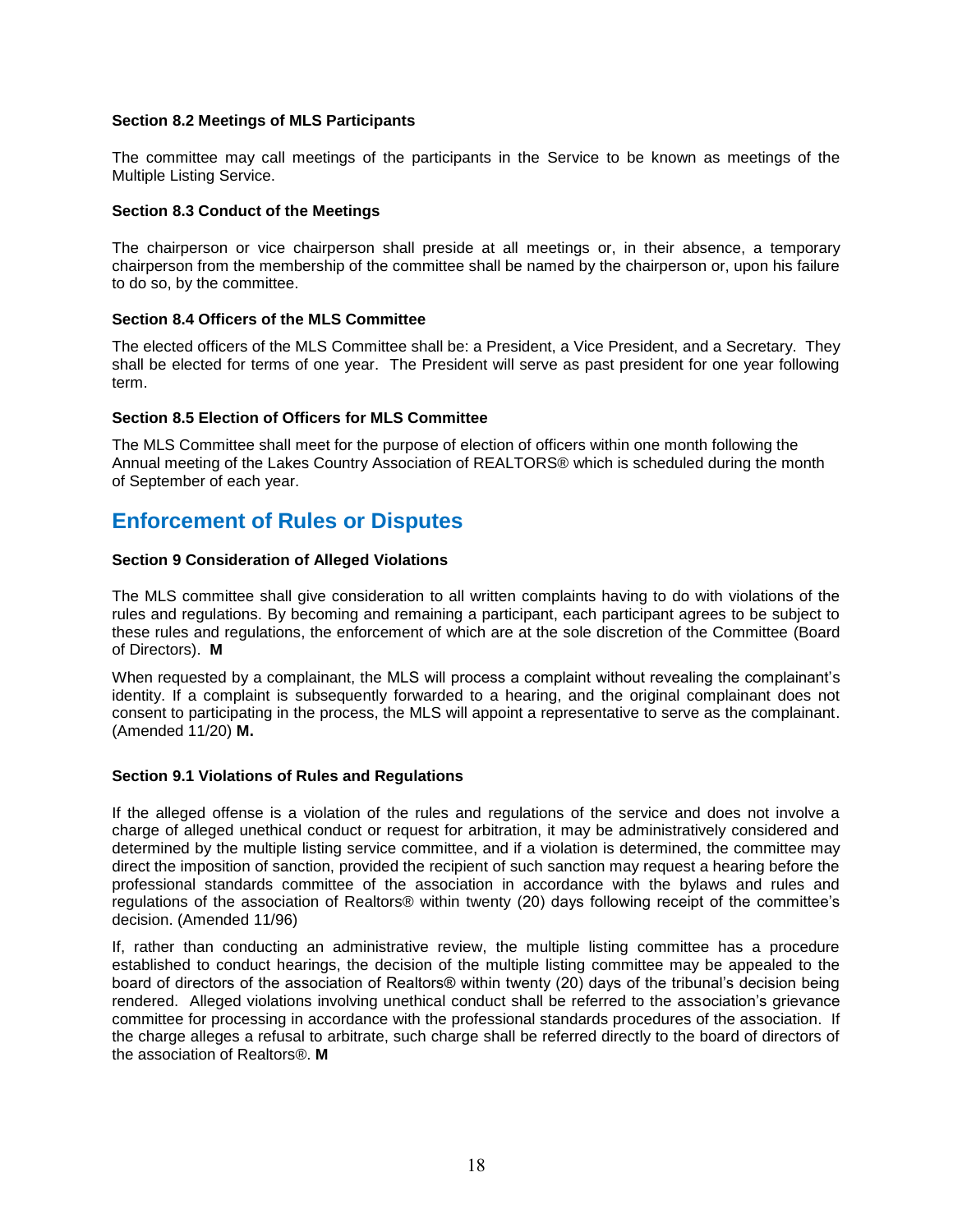### **Section 9.2 Complaints of Unethical Conduct**

All other complaints of unethical conduct shall be referred by the committee to the Executive Officer of the Board of REALTORS® for appropriate action in accordance with the professional standards procedures established in the Board's bylaws. (Amended 11/88) **M**

### **Section 9.3 Complaints of Unauthorized Use of Listing Content**

Any participant who believes another participant has engaged in the unauthorized use or display of listing content, including photographs, images, audio, or video recordings, and virtual tours, shall send notice of such alleged unauthorized use to the MLS. Such notice shall be in writing, specifically identify the allegedly unauthorized use and be delivered to the MLS not more than sixty (60) days after the alleged misuse was first identified. No participant may pursue action over the alleged unauthorized use and display of listing content in a court of law without first completing the notice and response procedures outlined in this Section 9.3 of the MLS rules.

Upon receiving a notice, the committee will send the notice to the participant who is accused of unauthorized use. Within ten (10) days from receipt, the participant must either: 1) remove the allegedly unauthorized content, or 2) provide proof to the committee that the use is authorized. Any proof submitted will be considered by the Committee, and a decision of whether it establishes authority to use the listing content will be made within thirty (30) days.

If the Committee determines that the use of the content was unauthorized, the Committee may issue a sanction pursuant to Section 7 of the MLS rules, including a request to remove and/or stop the use of the unauthorized content within ten (10) days after transmittal of the decision. If the unauthorized use stems from a violation of the MLS rules, that too will be considered at the time of establishing an appropriate sanction.

If after ten (10) days following transmittal of the Committee's determination the alleged violation remains uncured (i.e. the content is not removed or the rules violation remains uncured), then the complaining party may seek action through a court of law. **M**

### **Section 9.4 MLS Rules Violations**

MLS participants may not take legal action against another participant for alleged rules violation(s) unless the complaining participant has first exhausted the remedies provided in these rules. **M**

Note: Adoption of Sections 9.3 and 9.4 are not required if the MLS has adopted alternative procedure to address alleged misuse of listing content that includes notice to the alleged infringer.

### **Confidentiality of MLS Information**

### **Section 10 Confidentiality of MLS Information**

Any information provided by the Multiple Listing Service to the participants shall be considered official information of the Service. Such information shall be considered confidential and exclusively for the use of participants and real estate licensees affiliated with such participants and those participants who are licensed or certified by an appropriate state regulatory agency to engage in the appraisal of real property and licensed or certified appraisers affiliated with such participants who are paid subscribers of the Multiple Listing Service. **M**

### **Section 10.1 MLS Not Responsible for Accuracy of Information**

The information published and disseminated by the Service is communicated verbatim, without change by the Service, as filed with the Service by the participant. The Service does not verify such information provided and disclaims any responsibility for its accuracy. Each participant agrees to hold the Service harmless against any liability arising from any inaccuracy or inadequacy of the information such participant provides. R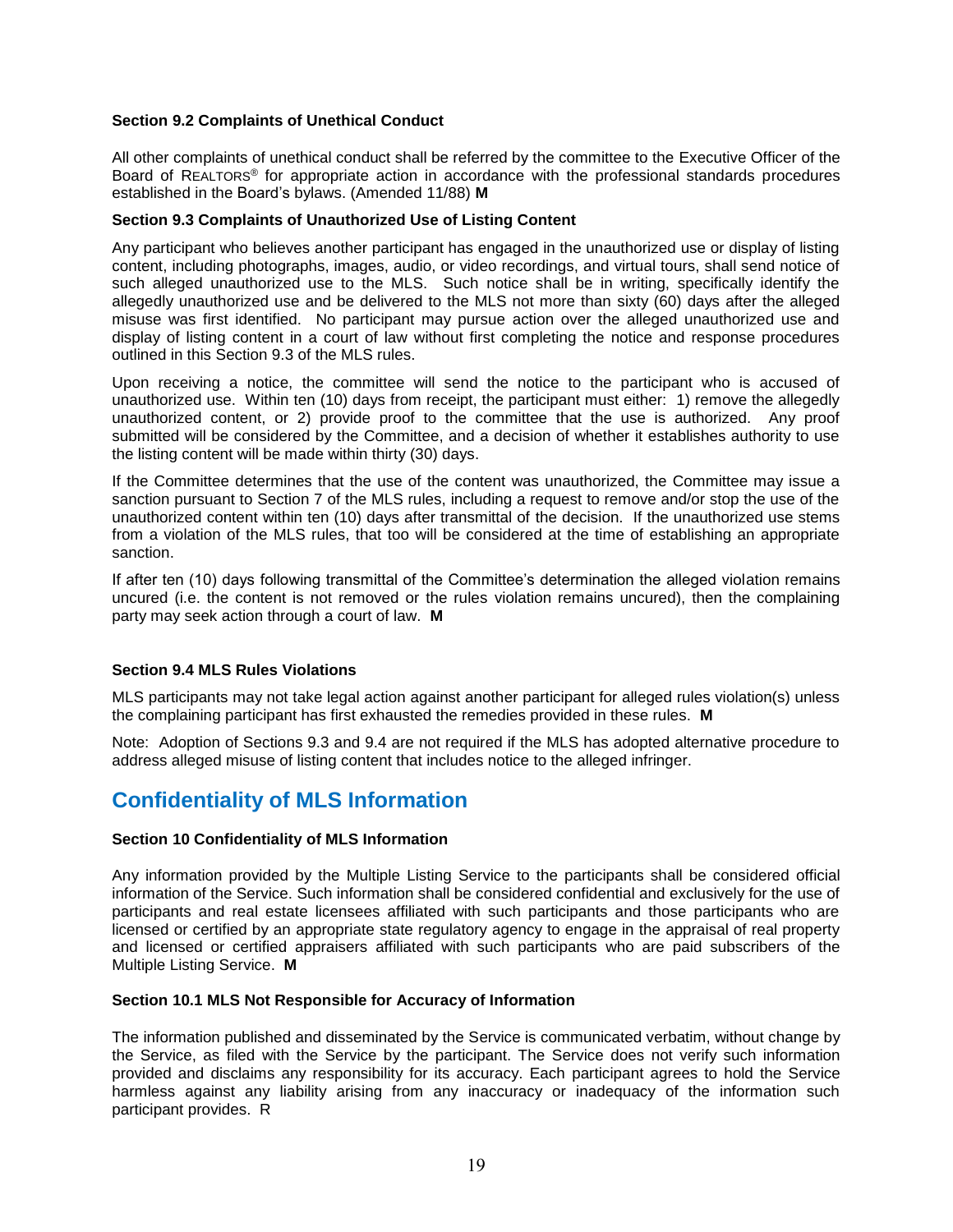### **Ownership of MLS Compilation\* and Copyright**

*\*The term "MLS compilation" as used in Sections 11 and 12 herein, shall be construed to include any*  format in which property listing data is collected and disseminated to the participants, including but not *limited to bound book, loose-leaf binder, computer database, card file, or any other format whatever.*

### **Section 11**

By the act of submitting any property listing content to the MLS, the participant represents and warrants that he or she is fully authorized to license the property listing content as contemplated by and in compliance with this section and these rules and regulations, and also thereby does grant to the MLS license to include the property listing content in its copyrighted MLS compilation and also in any statistical report on comparables. Listing content includes, but is not limited to, photographs, images, graphics, audio and video recordings, virtual tours, drawings, descriptions, remarks, narratives, pricing information, and other details or information related to listed property. (Amended 5/18) **M**

Each participant who submits listing content to the MLS agrees to defend and hold the MLS and every other participant harmless from and against any liability or claim arising from any inaccuracy of the submitted listing content or any inadequacy of ownership, license, or title to the submitted listing content. (Adopted 5/18) **M**

### **Section 11.1**

All right, title, and interest in each copy of every Multiple Listing compilation created and copyrighted by the Lakes Country Association of REALTORS® and in the copyrights therein, shall at all times remain vested in the Lakes Country Association of REALTORS®. R

### **Section 11.2**

Each participant shall be entitled to lease from the Lakes Country Association of REALTORS® a number of copies of each MLS compilation sufficient to provide the participant and each person affiliated as a licensee (including licensed or certified appraisers) with such participant with one copy of such compilation. The participant shall pay for each such copy the rental fee set by the association.<sup>\*</sup> Participants shall acquire by such lease only the right to use the MLS compilation in accordance with these rules. **M**

*\*\*This section should not be construed to require the participant to lease a copy of the MLS compilation for any licensee (or licensed or certified appraiser) affiliated with the participant who is engaged*  exclusively in a specialty of the real estate business other than listing, selling, or appraising the types of *properties which are required to be filed with the MLS and who does not, at any time, have access to or use of the MLS information or MLS facility of the Board.*

### **Use of Copyrighted MLS Compilation**

### **Section 12 Distribution**

Participants shall, at all times, maintain control over and responsibility for each copy of any MLS compilation and shall not distribute any such copies to persons other than subscribers who are affiliated with such participant as licensees, those individuals who are licensed or certified by an appropriate state regulatory agency to engage in the appraisal of real property, and any other subscribers as authorized pursuant to the governing documents of the MLS. Use of information developed by or published by a Board Multiple Listing Service is strictly limited to the activities authorized under a participant's licensure(s) or certification, and unauthorized uses are prohibited. Further, none of the foregoing is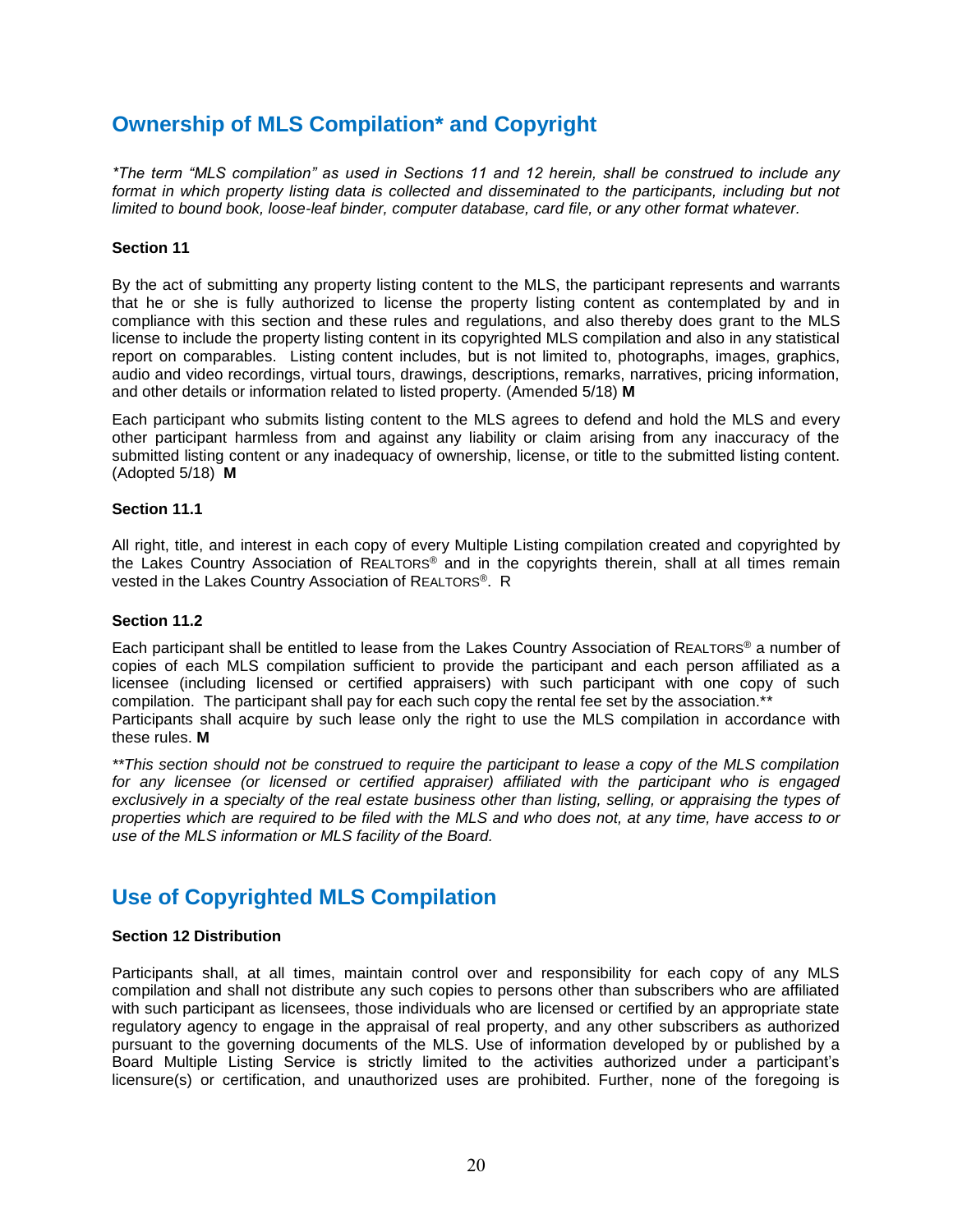intended to convey "participation" or "membership" or any right of access to information developed or published by a Board Multiple Listing Service where access to such information is prohibited by law. R

### **Section 12.1 Display**

Participants and those persons affiliated as licensees with such participants shall be permitted to display the MLS compilation to prospective purchasers only in conjunction with their ordinary business activities of attempting to locate ready, willing, and able buyers for the properties described in said MLS compilation. **M**

### **Section 12.2 Reproduction**

Participants or their affiliated licensees shall not reproduce any MLS compilation or any portion thereof, except in the following limited circumstances:

Participants or their affiliated licensees may reproduce from the MLS compilation and distribute to prospective purchasers a reasonable\* number of single copies of property listing data contained in the MLS compilation which relate to any properties in which the prospective purchasers are or may, in the judgment of the participant or their affiliated licensees, be interested.

\*It is intended that the participant be permitted to provide prospective purchasers with listing data relating to properties which the prospective purchaser has a bona fide interest in purchasing or in which the participant is seeking to promote interest. The term reasonable, as used herein, should therefore be construed to permit only limited reproduction of property listing data intended to facilitate the prospective purchaser's decision-making process in the consideration of a purchase. Factors which shall be considered in deciding whether the reproductions made are consistent with this intent and thus reasonable in number, shall include, but are not limited to, the total number of listings in the MLS compilation, how closely the types of properties contained in such listings accord with the prospective purchaser's expressed desires and ability to purchase, whether the property listing data is consistent with a normal itinerary of properties which would be shown to the prospective purchaser.

Nothing contained herein shall be construed to preclude any participant from utilizing, displaying, distributing, or reproducing property listing sheets or other compilations of data pertaining exclusively to properties currently listed for sale with the participant.

Any MLS information, whether provided in written or printed form, provided electronically, or provided in any other form or format, is provided for the exclusive use of the participant and those licensees affiliated with the participant who are authorized to have access to such information. Such information may not be transmitted, retransmitted, or provided in any manner to any unauthorized individual, office, or firm.

None of the foregoing shall be construed to prevent any individual legitimately in possession of current listing information, sold information, comparable, or statistical information from utilizing such information to support valuations on particular properties for clients and customers. Any MLS content in data feeds available to participants for real estate brokerage purposes must also be available to participants for valuation purposes, including automated valuations. MLSs must either permit use of existing data feeds, or create a separate data feed, to satisfy this requirement. MLSs may require execution of a third-party license agreement where deemed appropriate by the MLS. MLSs may require participants who will use such data feeds to pay the reasonably estimated costs incurred by the MLS in adding or enhancing its downloading capacity for this purpose. Information deemed confidential may not be used as supporting documentation. Any other use of such information is unauthorized and prohibited by these rules and regulations. (Amended 05/14) **M**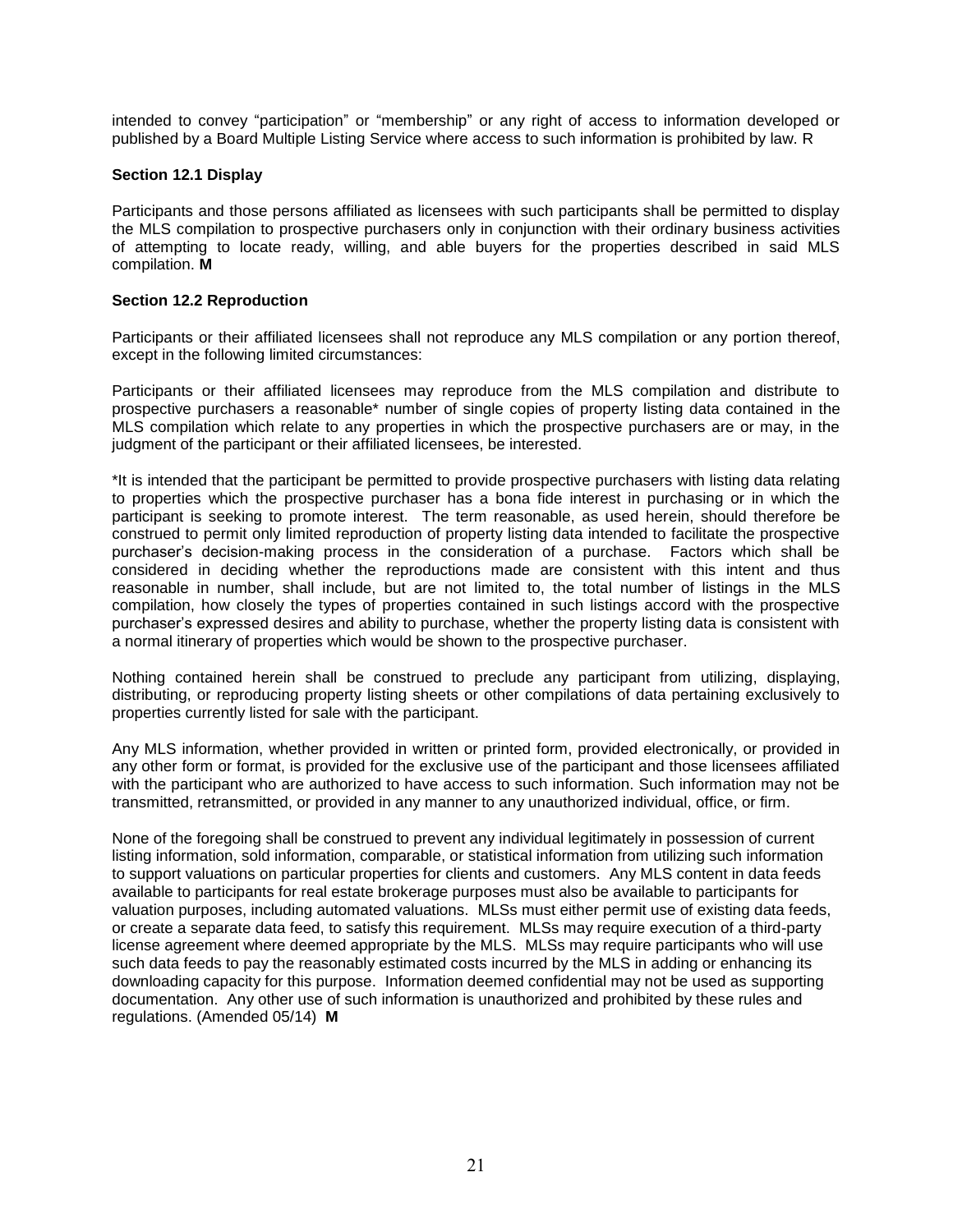### **Use of MLS Information**

### **Section 13 Limitations on Use of MLS Information**

Use of information from MLS compilation of current listing information, from the association's statistical report, or from any sold or comparable report of the association or MLS for public mass-media advertising by an MLS participant or in other public representations, may not be prohibited.

However, any print or non-print forms of advertising or other forms of public representations based in whole or in part on information supplied by the Board or its MLS must clearly demonstrate the period of time over which such claims are based and must include the following, or substantially similar, notice: **M**

Based on information from the Lakes Country Association of REALTORS® Multiple Listing Service for the period *(date)* through *(date).*

### **Changes in Rules and Regulations**

### **Section 14 Changes in Rules and Regulations**

Amendments to the rules and regulations of the service shall be by a majority vote of the Multiple Listing Service Committee, subject to approval by the board of directors of the Board of REALTORS®. **M**

### **Orientation**

### **Section 15 Orientation**

Any applicant for MLS participation and any licensee (including licensed or certified appraisers) affiliated with an MLS participant who has access to and use of MLS generated information shall complete an orientation program of no more than eight (8) classroom hours devoted to the MLS rules and regulations and computer training related to MLS information entry and retrieval and the operation of the MLS within 60 days after access has been provided. **M**

Participants and subscribers may be required, at the discretion of the MLS, to complete additional training of not more than four (4) classroom hours in any twelve (12) month period when deemed necessary by the MLS to familiarize participants and subscribers with system changes or enhancement and/or changes to MLS rules or policies. Participants and subscribers must be given the opportunity to complete any mandated orientation or additional training remotely. **M**

### **Internet Data Exchange (IDX)**

### **Section 16 IDX Defined**

IDX affords MLS participants the ability to authorize limited electronic display and delivery of their listings by other participants via the following authorized mediums under the participant's control: websites, mobile apps, and audio devices. As used throughout these rules, "display" includes "delivery" of such listings. (Amended 5/17) **M**

### **Section 16.1 Authorization**

Participants' consent for display of their listings by other participants pursuant to these rules and regulations is presumed unless a participant affirmatively notifies the MLS that the participant refuses to permit display (either on a blanket or on a listing-by-listing basis). If a participant refuses on a blanket basis to permit the display of that participant's listings, that participant may not download, frame, or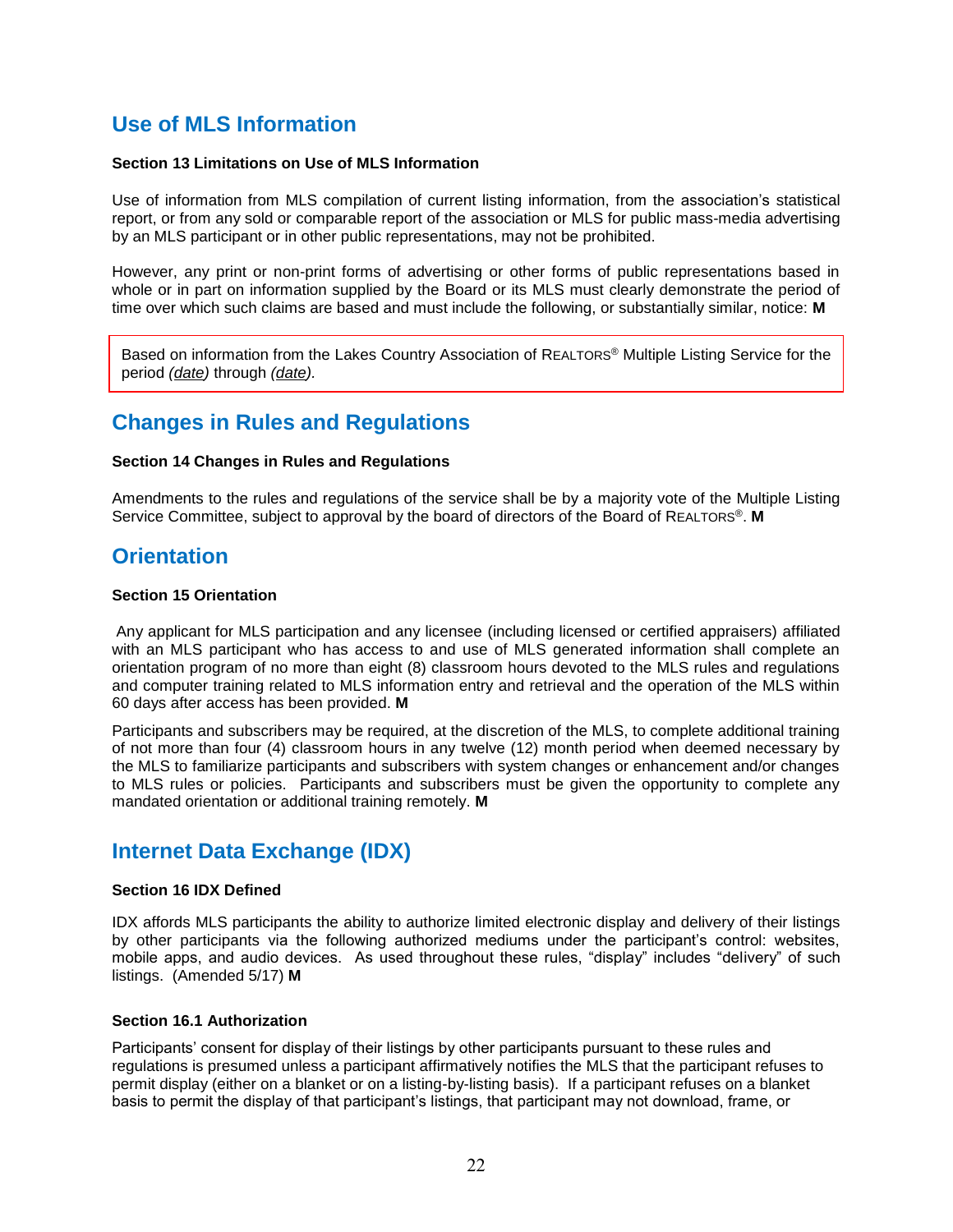display the aggregated MLS data of other participants. Even where participants have given blanket authority for other participants to display their listings on IDX sites, such consent may be withdrawn on a listing-by-listing basis where the seller has prohibited all Internet display. (Amended 05/12) **M**

### **Section 16.2 Participation**

Participation in IDX is available to all MLS participants who are REALTORS® and who consent to display of their listings by other participants. **M**

### **Section 16.2.1**

Participants must notify the MLS of their intention to display IDX information and must give the MLS direct access for purposes of monitoring/ensuring compliance with applicable rules and policies. (Amended 5/12) **M**

### **Section 16.2.2**

MLS Participants may not use IDX-provided listings for any purpose other than display as provided for in these rules. This does not require participants to prevent indexing of IDX listings by recognized search engines. (Amended 5/12) **M**

### **Section 16.2.3**

Listings, including property addresses, can be included in IDX displays except where a seller has directed their listing brokers to withhold their listing or the listing's property address from all displays on the Internet (including, but not limited to, publicly-accessible Web sites or VOWs) or other electronic forms of display or distribution. (Amended 5/17) **M**

### **Section 16.2.4**

Participants may select the listings they choose to display on their IDX sites based only on objective criteria including, but not limited to, factors such as geography or location ("uptown", "downtown", etc.), list price, type of property, (e.g., condominiums, cooperatives, single-family detached, multi-family), or type of listing (e.g., exclusive right to sell or exclusive agency). Selection of listings displayed through IDX site must be independently made by each Participant. (Amended 2/22) **M**

### **Section 16.2.5**

Participants must refresh all MLS downloads and displays automatically fed by those downloads not less frequently than every 12 hours. (Amended 11/14) **M**

### **Section 16.2.6**

Except as provided in the IDX policy and these rules, an IDX site or a participant or user operating an IDX site or displaying IDX information as otherwise permitted may not distribute, provide, or make any portion of the MLS database available to any person or entity. (Amended 5/12) **M**

### **Section 16.2.7**

Any IDX display controlled by a participant must clearly identify the name of the brokerage firm under which they operate in a readily visible color and typeface. For purposes of the IDX policy and these rules, "control" means the ability to add, delete, modify and update information as required by the IDX policy and MLS rules. (Amended 5/12) **M**

### **Section 16.2.8**

Any IDX display controlled by a participant or subscriber that

a. allows third-parties to write comments or reviews about particular listings or displays a hyperlink to such comments or reviews in immediate conjunction with particular listings, or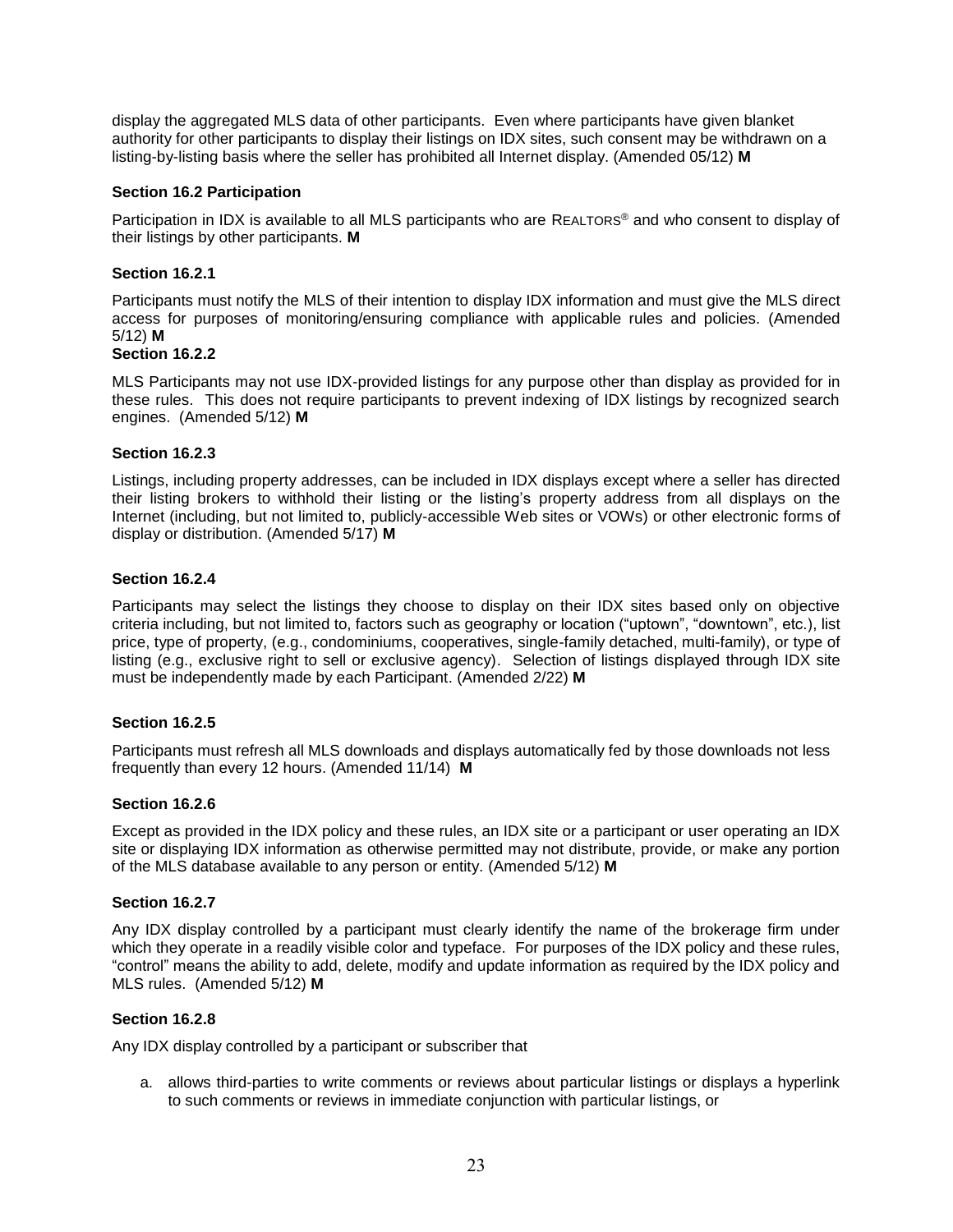b. displays an automated estimate of the market value of the listing (or hyperlink to such estimate) in immediate conjunction with the listing,

either or both of these features shall be disabled or discontinued for the seller's listings at the request of the seller. The listing broker or agent shall communicate to the MLS that the seller has elected to have one or both of these features disabled or discontinued on all displays controlled by participants. Except for the foregoing and subject to Section 16.2.9, a participant's IDX display may communicate the participant's professional judgment concerning any listing. Nothing shall prevent an IDX display from notifying its customers that a particular feature has been disabled at the request of the seller. (Amended 5/12) **M**

### **Section 16.2.9**

Participants shall maintain a means (e.g., e-mail address, telephone number) to receive comments about the accuracy of any data or information that is added by or on behalf of the participant beyond that supplied by the MLS and that relates to a specific property. Participants shall correct or remove any false data or information relating to a specific property upon receipt of a communication from the listing broker or listing agent for the property explaining why the data or information is false. However, participants shall not be obligated to remove or correct any data or information that simply reflects good faith opinion, advice, or professional judgment. (Adopted 5/12) **M**

### **Section 16.2.10**

An MLS Participant (or where permitted locally, an MLS Subscriber) may co-mingle the listings of other brokers received in an IDX feed with listings available from other MLS IDX feeds, provided all such displays are consistent with the IDX rules, and the MLS Participant (or MLS Subscriber) holds participatory rights in those MLSs. As used in this policy, "co-mingling" means that consumers are able to execute a single property search of multiple IDX data feeds resulting in the display of IDX information from each of the MLSs on a single search results page; and that Participants may display listings from each IDX feed on a single webpage or display. (Adopted 11/14) **M**

### **Section 16.2.11**

Participants shall not modify or manipulate information relating to other participants' listings. MLS participants may augment their IDX displays of MLS data with applicable property information from other sources to appear on the same webpage or display, clearly separated from the data supplied by the MLS. The source(s) of the information must be clearly identified in the immediate proximity to such data. This requirement does not restrict the format of MLS data display of fewer than all of the available listings or fewer authorized fields. **M**

### **Section 16.2.12**

All listings displayed pursuant to IDX shall identify the listing firm, and the email or phone number provided by the listing participant in a reasonably prominent location and in a readily visible color and typeface not smaller than the median used in the display of listing data.\* (Amended 5/17) **M**

\*Displays of minimal information (e.g. "thumbnails", text messages, "tweets", etc., of two hundred (200) characters or less) are exempt from this requirement but only when linked directly to a display that includes all required disclosures. For audio delivery of listing content, all required disclosures must be subsequently delivered electronically to the registered consumer performing the property search or linked to through the devices application. (Amended 5/17) **M**

### **Section 16.3 Display**

Display of listing information pursuant to IDX is subject to the following rules: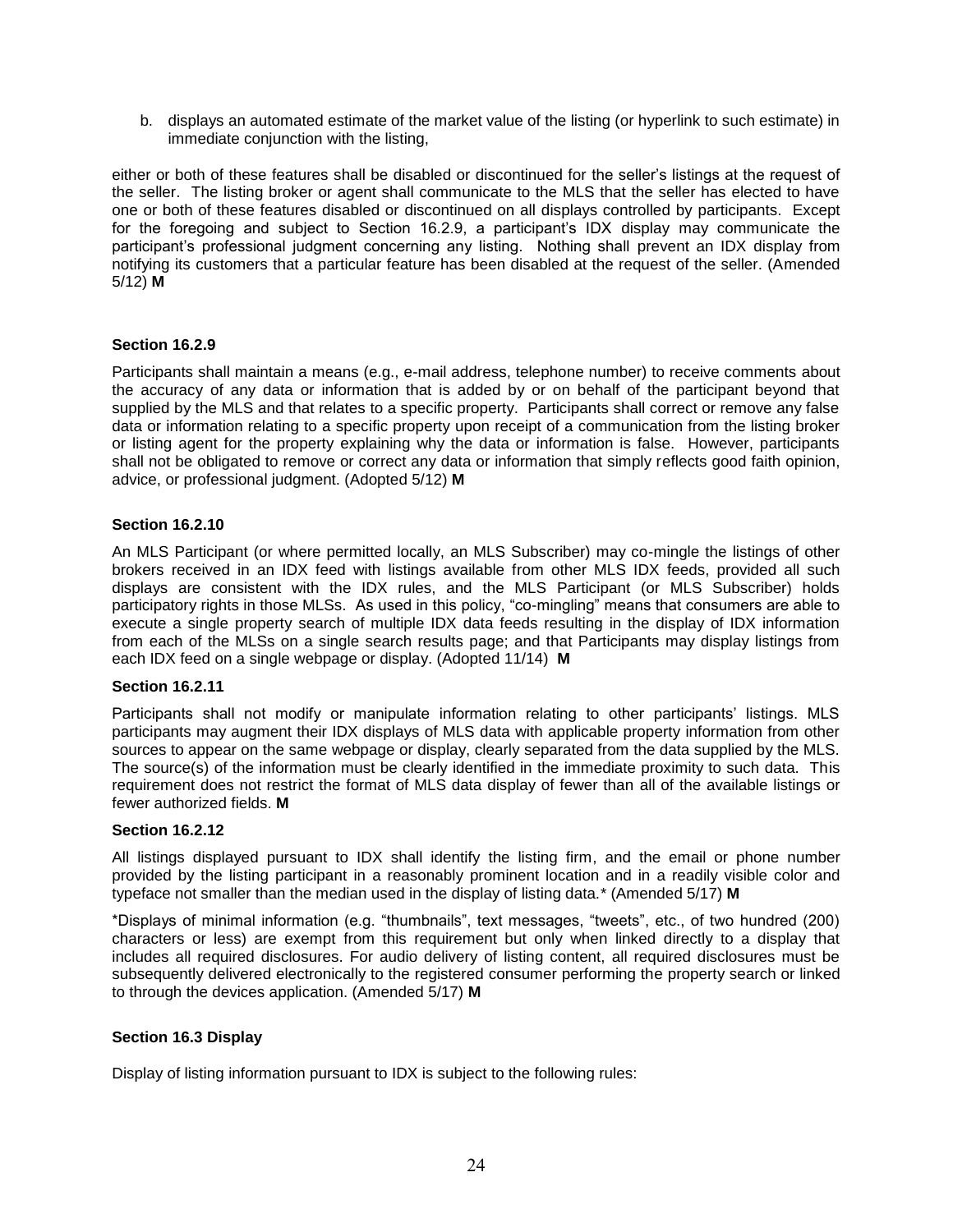### **Section 16.3.1**

Participants shall not modify or manipulate information relating to other participants' listings. (This is not a limitation on site design but refers to changes to actual listing data.) MLS data may be augmented with additional data not otherwise prohibited from display so long as the source of the additional data is clearly identified. This requirement does not restrict the format of MLS data display or display of fewer than all of the available listings or fewer authorized data fields. (Adopted 5/15) **M**

### **Section 16.3.2**

All listings displayed pursuant to IDX shall identify the listing firm in a reasonably prominent location and in a readily visible color and typeface not smaller than the median used in the display of listing data. Displays of minimal information (e.g. "thumbnails", text messages, "tweets", etc., of two hundred (200) characters or less are exempt from this requirement but only when linked directly to a display that includes all required disclosures. (Amended 5/12)

### **Section 16.3.3**

All listings displayed pursuant to IDX shall identify the listing agent.

### **Section 16.3.4**

Non-principal brokers and sales licensees affiliated with IDX participants may display information available through IDX on their own websites subject to their participant's consent and control and the requirements of state law and/or regulation.

### **Section 16.3.5**

All listings displayed pursuant to IDX shall show the MLS as the source of the information. Displays of minimal information (e.g. "thumbnails", text messages, "tweets", etc., of two hundred (200) characters or less are exempt from this requirement but only when linked directly to a display that includes all required disclosures. (Amended 5/12)

### **Section 16.3.6**

Participants (and affiliated licensees, if applicable) shall indicate on their Web sites that IDX information is provided exclusively for consumers' personal, non-commercial use, that it may not be used for any purpose other than to identify prospective properties consumers may be interested in purchasing, and that data is deemed reliable but is not guaranteed accurate by the MLS. The MLS may, at its discretion, require use of other disclaimers as necessary to protect participants and/or the MLS from liability. Displays of minimal information (e.g. "thumbnails", text messages, "tweets", etc., of two hundred (200) characters or less are exempt from this requirement but only when linked directly to a display that includes all required disclosures. (Amended 5/12)

### **Payment of MLS Fees**

### **Section 17 Payment of MLS Fees**

MLS fees including MLS access, books and key charges are billed annually to each member firm. Invoices will be e-mailed to each firm on or before the 15th day of December. Payment is considered delinquent if not received by the last day of the month Member agents are responsible for providing payment to their firm in a manner prescribed by their firm. The firm is responsible for a single payment to the Association on or before the due date.

### **Section 17.1 Nonpayment of MLS Fees**

If MLS fees are unpaid on the due date, as specified in Section 6, written notice will be made to the firm within 10 days and its member agents between 15 and 20 days after the due date if payment hasn't been received. Late fees will be assessed if payments aren't received in the LCAR office by 4:30pm on the due date. The firm will be allowed thirty (30) days to provide payment in full plus a \$25 late charge or MLS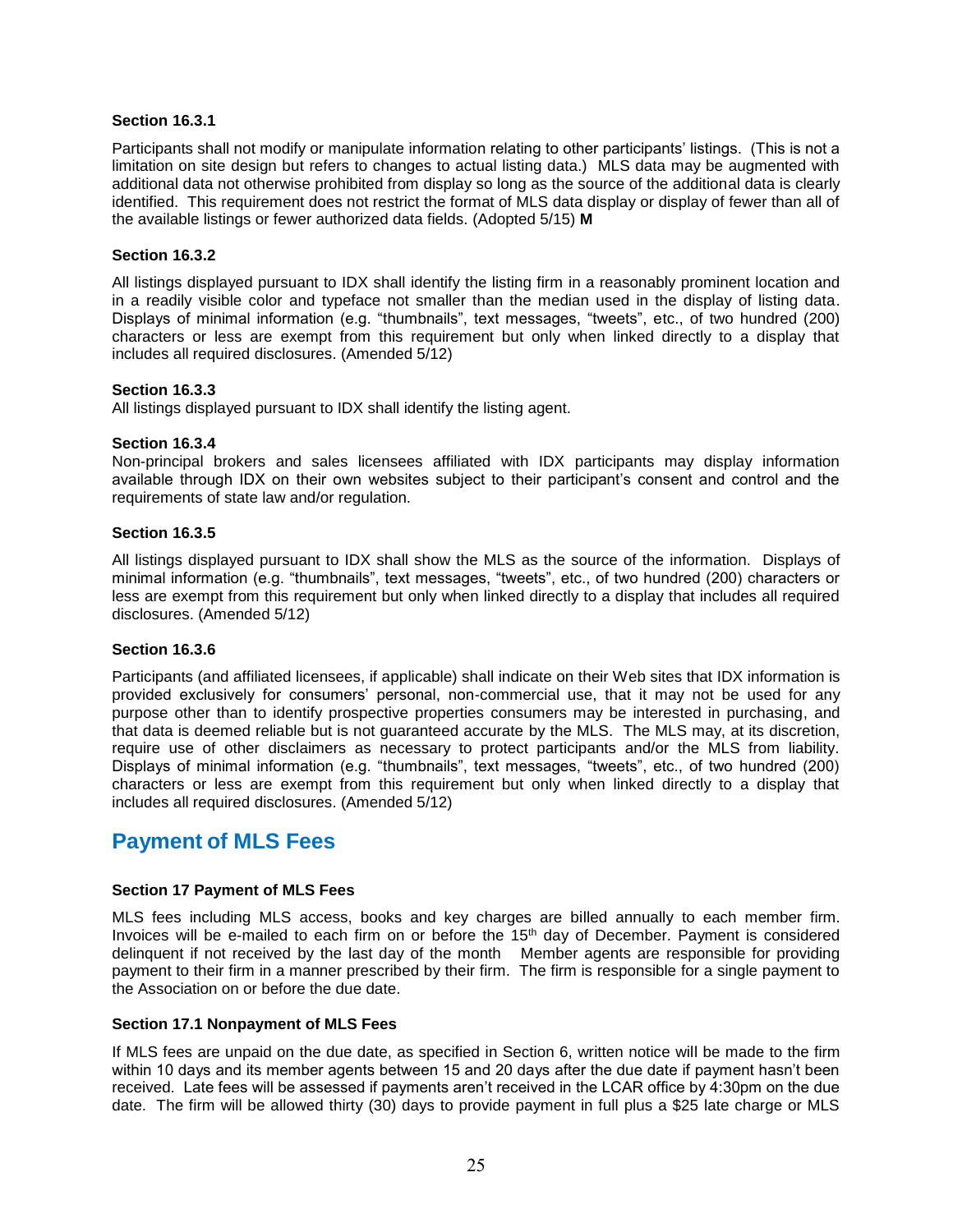access and services for the firm and all member agents will be suspended. If payment is received after suspension of MLS access and services, a \$50 reinstatement fee will be assessed for the firm and each member agent to be paid prior to reinstatement of MLS access and services.

### **Lock Box System**

### **Section 18 Lock Box System**

The Supra IBox BT and XpressKEY/Ekey system are the designated Lockbox system. Lockbox keys (XpressKEY) or the wireless smart phone option (Ekey) may be "leased" by each participant or licensed or certified appraisers affiliated with the Lakes Country Association of REALTORS® provided they agree, in writing, to be bound by the rules and procedures governing the lock box system as set forth by the Lakes Country Association of REALTORS® and they pay the appropriate fee and deposit for the XpressKEY/Ekey and the monthly service fee, determined by the Association, charged to the depositor on a quarterly statement. Ownership of the IBox BT LE remains with the Association and each participant (broker) is responsible for maintaining an inventory of the IBox BT LEs assigned to the participant. The participant (broker) will be billed the current replacement cost for lost, damaged or stolen safes.

### **Section 18.1 Lock Boxes**

No multiple listing service need use lock boxes and no listing broker need use a lock box on a property, but if the multiple listing service does offer the lock boxes, it must make them available to anyone who participates in the multiple listing service, whether an association member or not. Nothing shall prevent the owner's right to refuse to have a lock box on his property.

A lock box is a container affixed to property containing a device to gain access to the property being marketed by a participant in the MLS. Participants are authorized under certain conditions to open these lock boxes under terms specified by the listing broker. Cooperating brokers and appraiser, whether functioning as subagents of the listing broker or as agents of potential purchasers, must contact the listing broker to disclose their agency status and to arrange appointments to show listed property even if the property has a lock box affixed to it unless the listing broker has given specific permission (through information published in the MLS or otherwise) to show the property without first contacting the listing broker.

If an association or its multiple listing service elects to engage in the sale, rental or distribution of lock boxes to its members or be involved in any way with the sponsorship or endorsement of a common lock box system, the lock box security requirements as established by the NATIONAL ASSOCIATION OF REALTORS® shall be the minimum security measures adopted and implemented in connection with such lock box system. Eligibility for coverage under the National Association's blanket errors and omissions insurance program is contingent on compliance with the lock box security requirements whether the system is operated by the association, its MLS, or on behalf of an association by a recognized lock box vendor. (Amended 11/90)

### **Section 18.2 Lock Box Security Requirements**

Eligibility for coverage under NAR's blanket errors and omissions insurance program is contingent on compliance with the following security measures whether the system is operated by the association, its MLS, or on behalf of an association by a recognized lock box vendor:

1. **Types of keys**. Any physical or electronic key, programmer, or other device (hereinafter referred to as key) by which a lock box can be opened shall be non-duplicative. Being nonduplicative means that it cannot be readily copied in the manner that other types of keys ordinarily are. A mobile device (such as, a smart phone, tablet, fob, etc.) can transmit a key to access a lockbox using standard protocols, including, Bluetooth, ZigBee, infrared technology,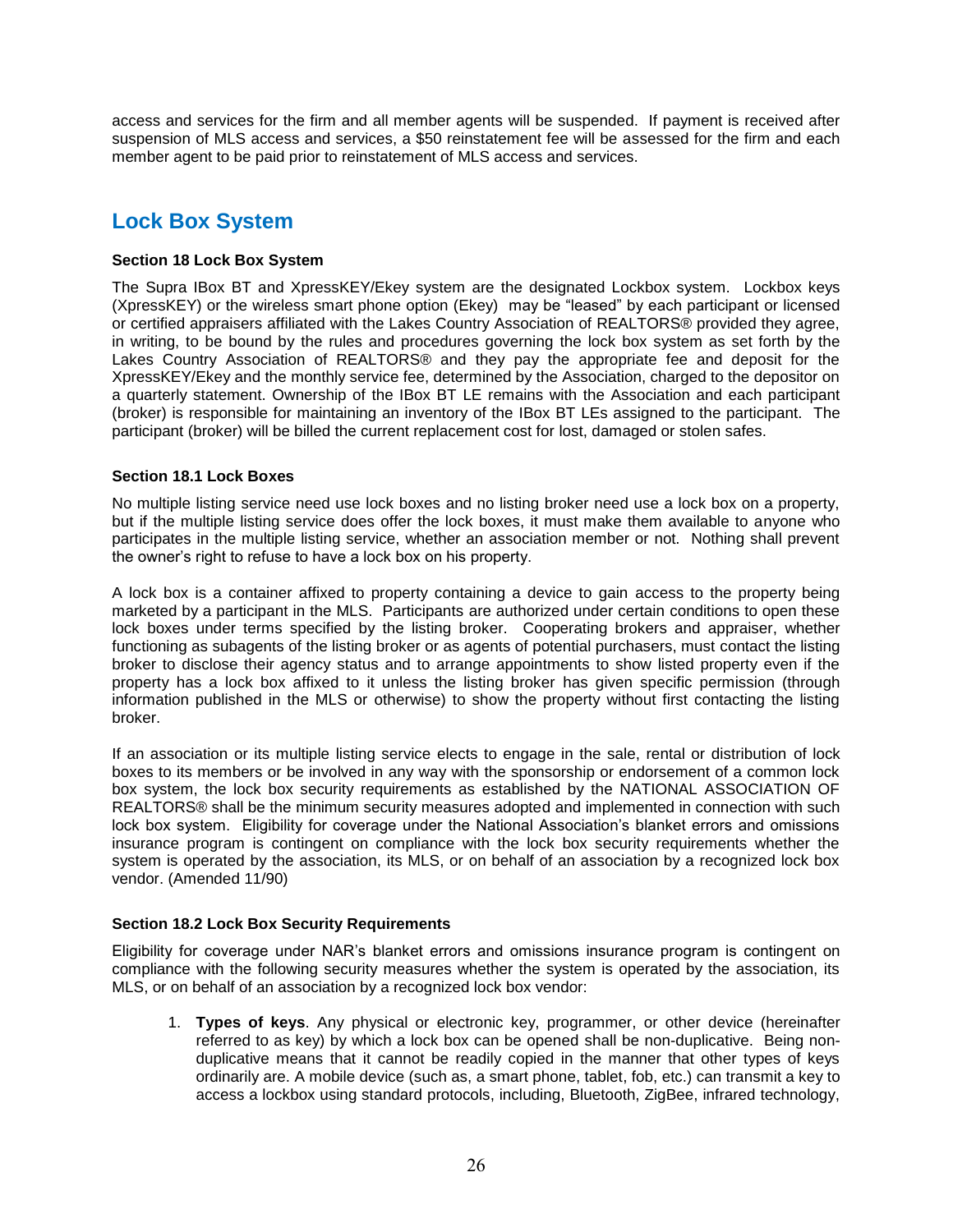and others. The applications and software used by mobile devices must contain security controls to allow only authorized user access to the lockbox. (Adopted 5/17)

As a matter of local discretion, the listing broker or agents can issue temporary codes/access to the lockbox and property on terms and conditions agreed to in advance by the seller. Temporary codes/access must expire within seventy-two (72) hours after being issues or must be under the control of the listing broker or agent. Temporary codes must be a minimum field size of five (5) characters. (XXXXX) (Adopted 5/17)

2. **Security Protocols**. Keys must be obtained from the original manufacturer, from a recognized vendor of lock box systems or from any other legitimate source. Prior to utilizing previously used keys, lids, or boxes, associations and MLSs must obtain sufficient information from the original manufacturer and surrounding associations and MLSs in order to determine whether the key's pattern, code, or configuration is already in use. (Amended 5/17)

 Electronic lockboxes and electronic keys running on mobile devises must incorporate security protocols to prevent the following types of cyber-attacks:

- where an authorized user can override or escalate their security credentials
- where the communication session between the electronic lockbox and key are recorded and played back later to gain unauthorized access
- forging of electronic credentials that could allow an unauthorized user the ability to masquerade as an authorized user
- digitally signed updates to electronic keys running on mobile devices or electronic lockbox firmware plus a secured update process to prevent unauthorized software from being introduced into the lockbox system
- transmission(s) of frequencies to deceive the lockbox electronics into opening (Adopted 5/17)
- 3. **Availability of lockbox system and keys**. Any lock box system must be designated as an activity of an association of REALTORS® or an association-owned and operated MLS (Amended 5/17).

If the lock-box system is an activity of an association of REALTORS®, then every REALTOR® and REALTOR-ASSOCIATE® and every non-principal broker, sales licensee and licensed or certified appraiser affiliated with a REALTOR®, shall be eligible to hold a key subject to their execution of a lease agreement with the association. (Amended 11/96)

Every LRAR Member who has access to the MWM Data Base and currently has access to the LRAR Lock Box system shall be eligible to hold an eKey or XpressKey, subject to their execution of a lease agreement. A \$50.00 administration fee will be assessed to any individual who is not a member of the Lakes Country Association of REALTORS® and will be billed at an annual rate of \$180.00.

The Lakes Country Association of REALTORS® requires that key lease agreements executed by non-principal brokers, sales licensees, and licensed or certified appraisers will be cosigned by the designated REALTOR® or the office's broker of record. Lease agreements shall spell out the responsibilities of the parties and shall incorporate by reference any applicable rules or regulations or other governing provisions of the association or MLS that relate to the operation of the lock box system. The lease agreement shall also provide that keys may not be used under any circumstances by anyone other than the key holder except as provided elsewhere in this statement of policy. (Amended 2/98)

The Lakes Country Association of REALTORS®, as a matter of local discretion, can determine that key lease agreements executed by non-principal brokers, sales licensees, unlicensed personal assistants, administrative and clerical staff, and licensed, certified, or those seeking to be licenses or certified as appraisers, must all to be cosigned by the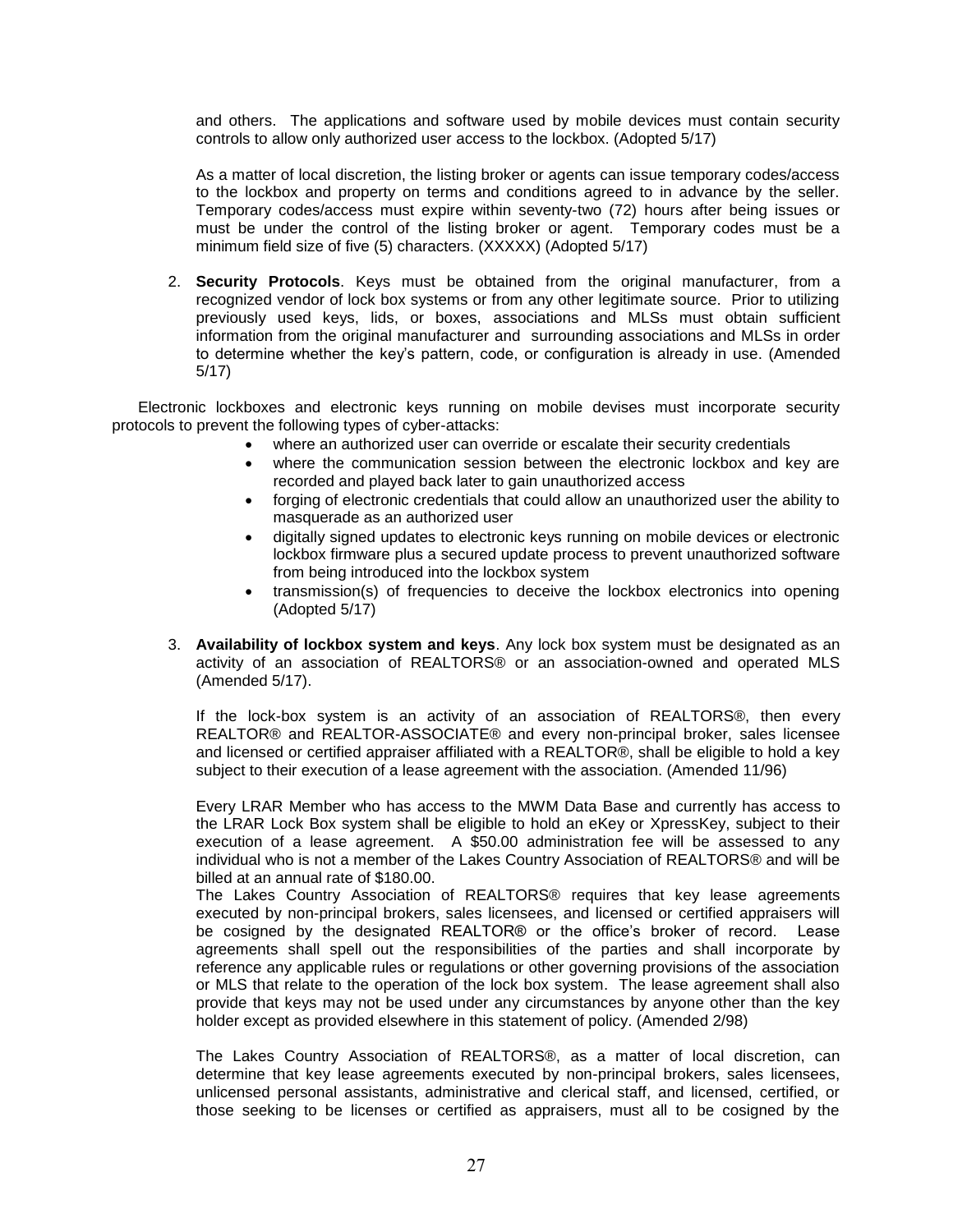designated REALTOR® or the office's broker of record. Lease agreements shall spell out the responsibilities of the parties and shall incorporate by reference any applicable rules or regulations or other governing provisions of the association or MLS that relate to the operation of the lock box system. The lease agreement shall also provide that keys may not be used under any circumstances by anyone other than the key holder except as provided elsewhere in this statement of policy. (Amended 5/17)

The Lakes Country Association of REALTORS® may, at their discretion, lease keys to affiliate member of associations who are actively engaged in a recognized field of real estate practice or in related fields. In such instances, the lease agreement shall be signed by the key holder and by a principal, partner, or corporate officer of the key holder's firm. (Amended 11/97)

Individuals may be required to pay lockbox costs as part of association dues or as part of MLS participation fees pursuant to MLS Policy Statement 7.57, Categorization of MLS Services, Information, and Products and pursuant to NAR Bylaws Official Interpretation #32. No one shall be required to lease a key from the association except on a voluntary bases. (Adopted 5/17)

Associations and MLSs may refuse to sell or lease lock box keys, may terminate existing key lease agreements, and may refuse to activate or reactivate any key held by an individual who has been convicted of crime within the past seven (7) years under the following circumstances: (Amended 5/17)

- A. The association or MLS determines that the conviction(s) relates to the real estate business or puts clients, customers, other real estate professionals, or property at risk, for example through dishonest deceptive, or violent acts; and (Amended 5/17)
- B. The association or MLS gives the individual an opportunity to provide and the association or MLS must consider mitigating factors related to the individual's criminal history, including, but not limited to, factors such as:
	- the individual's age at the time of the conviction(s);
	- nature and seriousness of the crime
	- extent and nature of past criminal activity
	- time elapsed since criminal activity was engaged in;
	- rehabilitative efforts undertaken by the applicant since the conviction(s);
	- facts and circumstances surrounding the conviction(s); and
	- evidence of current fitness to practice real estate (Amended 5/17)

Lakes Country Association of REALTORS® will be sure to evaluate individuals uniformly, and avoid making exceptions for one individual while denying an exception to another individual with a similar criminal history. (Amended 5/17)

Lakes Country Association of REALTORS® may suspend the right of lock box key holders to use lockbox keys following their arrest and prior to a final determination on any such charge if, in the determination of the association or MLS, the charge relates to a crime that relates to the real estate business or puts clients, customers, other real estate professionals, or property at risk. (Amended 5/17)

Any home inspector who wishes to lease an electronic key from LCAR will be issued one under the same terms and fees as other subscribers with documentation that they are bonded and carry liability and E&O insurance. (Adopted locally 9/11)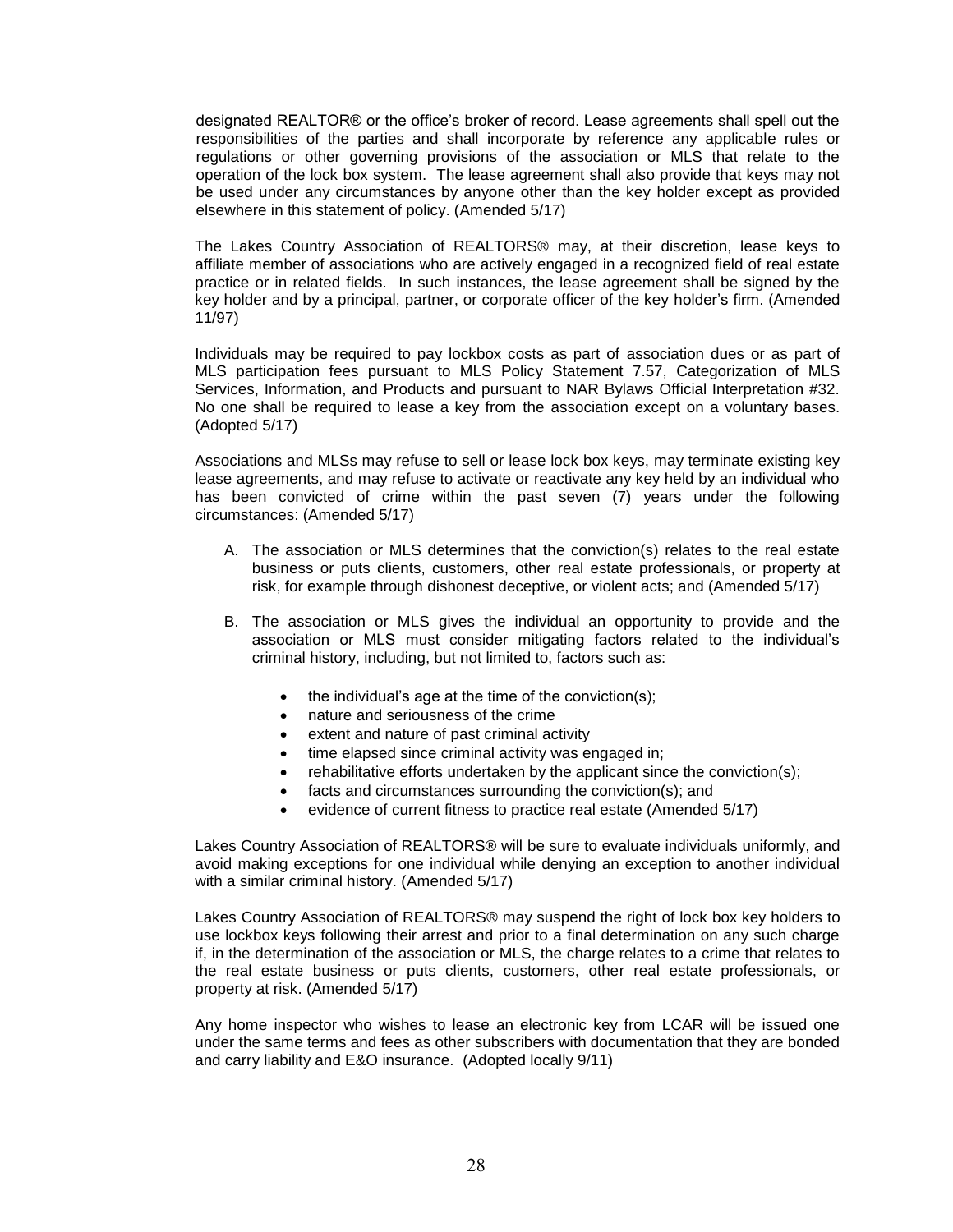4. **Audit requirement**. The Lakes Country Association of REALTORS® shall maintain current records as to all keys issued and in inventory, including registered users accessing lockboxes through applications and software used by mobile devices. There shall be an audit, at least annually, of all keys, whether issued or in inventory. This requirement may be satisfied by a physical inventory or, alternatively, by receipt of a statement signed by the key holder and the designated REALTOR®, broker of record, or, in the case of an affiliate member, by a principal, partner, or corporate officer of the key holder's firm, attesting that the key is currently in possession of the key holder. (Amended 5/17)

Lakes Country Association of REALTORS® may, at their discretion, lease keys to affiliate members of associations who are actively engaged in a recognized field of real estate practice or in related fields. IN such instances, the lease agreement shall be signed by the key holder and by a principal, partner, or corporate officer of the key holder's firm (Amended 5/17).

An annual lock box audit is done by LCAR staff.

No member office shall retain more lock boxes than 125% of their active listings excluding vacant lots OR not more than ten (10) lock boxes above their current active listings, excluding vacant lots.

Each office will be charged the current replacement cost, plus shipping for unaccounted lock boxes, or will be assessed the current replacement cost per lock box above the defined amount herein. If boxes are returned that were previously unaccounted for, the member office shall receive a credit for the amount they were invoiced for replacement of each returned box. No credits shall be given for boxes returned from a prior lock box system. In all cases the ownership of lock boxes remains with the association.

A fine of \$250 shall be assessed to Brokers for not completing a lock box audit by the determined due date.

LCAR has the authority to receive lock boxes and other LCAR property from companies suspended or out of business. (Added 1/19).

Individuals may be required to pay lockbox costs as part of associations dues or as part of MLS participation fees pursuant to MLS Policy Statement 7.57, Categorization of MLS Services, Information, and Products and pursuant to NAR Bylaws Official Interpretation #32. NO one shall be required to lease a key from the association except on a voluntary basis (Adopted 5/17).

Lakes Country Association of REALTORS(s) may refuse to sell or lease lock box keys, may terminate existing key lease agreements, and may refuse to activate or reactivate any key held by an individual who has been convicted of a crime within the past seven (7) ears under the following circumstances: (Amended 5/17)

- A. Lakes Country Association of REALTORS® determines that the conviction(s) relates to the real estate business or puts clients, customers, other real estate professionals, or property at risk, for example through dishonest, deceptive, or violent acts; and (Amended 5/17)
- B. Lakes Country Association of REALTORS® gives the individual an opportunity to provide and Lakes Country Association of REALTORS® must consider mitigating factors related to the individual's criminal history, including, but no limited to, factors such as: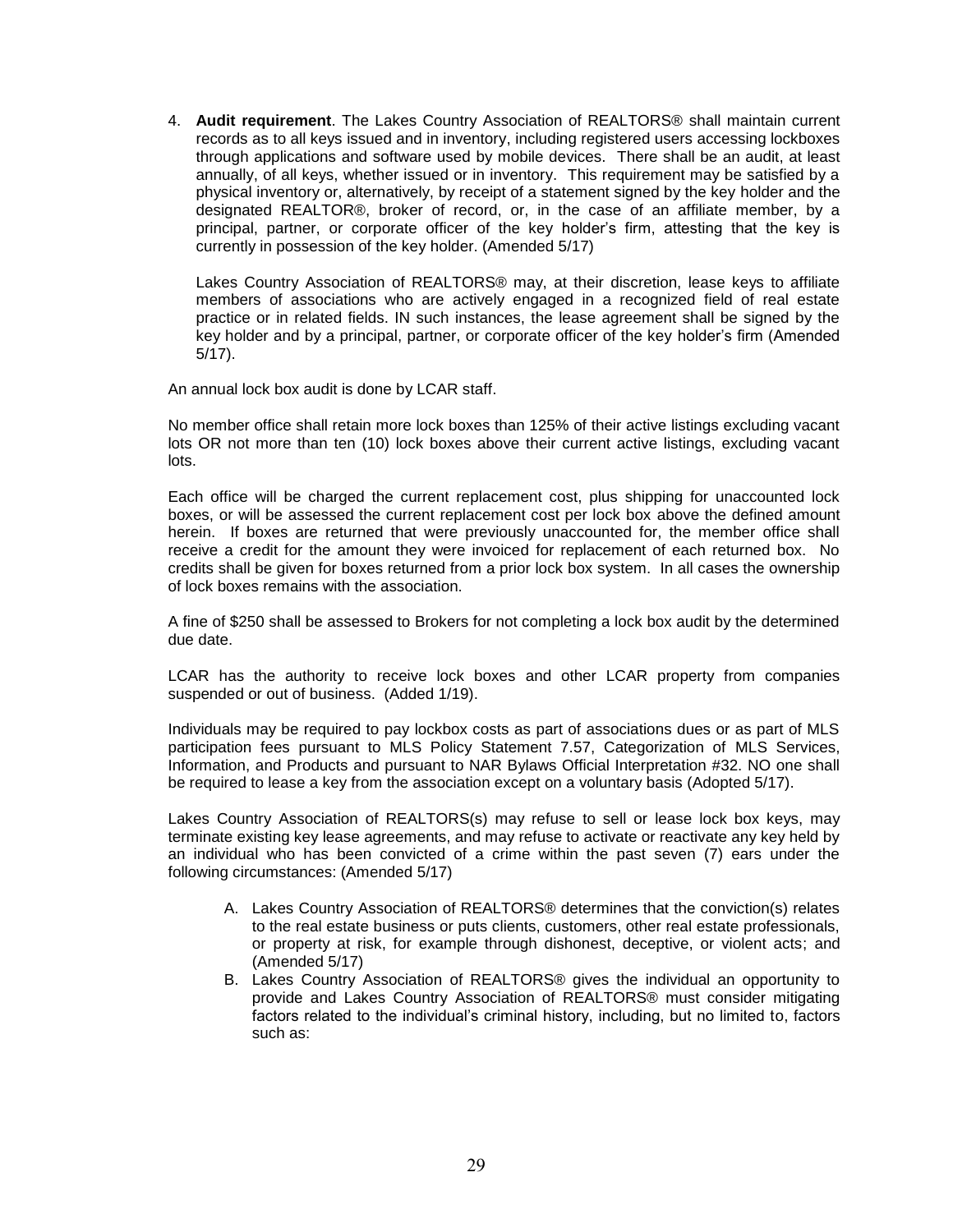If, at the time of inventory, a key is unaccounted for, or if a key holder refuses or is unable to demonstrate that the key is within their physical control, then the key will be considered unaccounted for and any funds on deposit will be forfeited to the association

Deposits for electronic programmers or electronic keycards which are leased but which can be deactivated within thirty (30) days may be required as a matter of local determination. (Adopted 11/95).

- 5. **Seller authority required**. Lock boxes may not be placed on a property without written authority from the seller. This authority may be established in the listing contract or any other written document. Inclusion in MLS compilations cannot be required as a condition of placing lock boxes on listed property. (Amended 11/17)
- 6. **Reporting missing keys**. Associations must charge key holders and their cosignatories with the joint obligation of immediately reporting lost, stolen, or otherwise unaccountable for keys to the association. Upon receipt of notice, the association must take any steps deemed necessary to re-secure the system. (Amended 5/17)
- 7. **Rules and procedures governing lockbox systems**. Associations must adopt written, reasonable, and appropriate rules and procedures for administration of lock box systems which may include appropriate fines, not to exceed \$5,000. Any issuing fees, recurring fees, or other administrative costs shall be established at the discretion of the association and set forth in the rules and procedures. All key holders, whether or not they are association members or not, shall agree, as a condition of the key lease agreement, to be bound by the rules and procedures governing the operation of the lock box system. (Amended 5/17)

Key lease agreements may contain a liquidated damages provision to offset some or all of the costs in reestablishing the security of the system if it is determined that the security has been compromised through the negligence or fault of the key holder. (Amended 11/97)

8. **Issuing electronic programmers or keypads on temporary basis**. In the event electronic lock box programmers or keypads are sold or leased, a designated REALTOR® principal or an office's broker of record may purchase or lease additional programmers or keypads to be issued on a temporary basis to other key holders in the same office in the event their programmer or keypad becomes non-functional outside normal business hours or under circumstances where a replacement programmer or keypad is not reasonably available from the issuing association or MLS. When a programmer or keypad is issued on a temporary basis, it shall be the responsibility of the REALTOR® principal or the broker of record to advise the association or MLS in writing that the programmer or keypad has been issued, to whom, and the date and time of issuance within forty-eight (48) hours. It shall also be the responsibility of the REALTOR® principal or the broker of record to advise the association or MLS in writing within2 business days after possession of the previously issued programmer or keypad has been reassumed. (Adopted 5/17) **M**

9. **Requiring "approved" lockboxes systems**. As a matter of local discretion, associations may require placement of an "approved" lock-box on listed properties if any device giving access to real estate professionals or service providers is authorized by the seller and occupant and is placed on the property. The purpose of this requirement, if adopted by an association or MLS, is to ensure cooperating participants and subscribers have timely access to listed properties. Requiring that a lock-box or other access device be "approved" does not limit the devices that satisfy the requirement to loci-boxes leased or sold by an association or MLS. The association may require that the devices be submitted in advance for approval, and the access device may be any lock-box or other access device that provides reasonable, timely access to listed property. The association also may revoke the approval or subject the participant to discipline if the device is used in a manger that fails to continue to satisfy this requirement. (Adopted 5/17) **M**.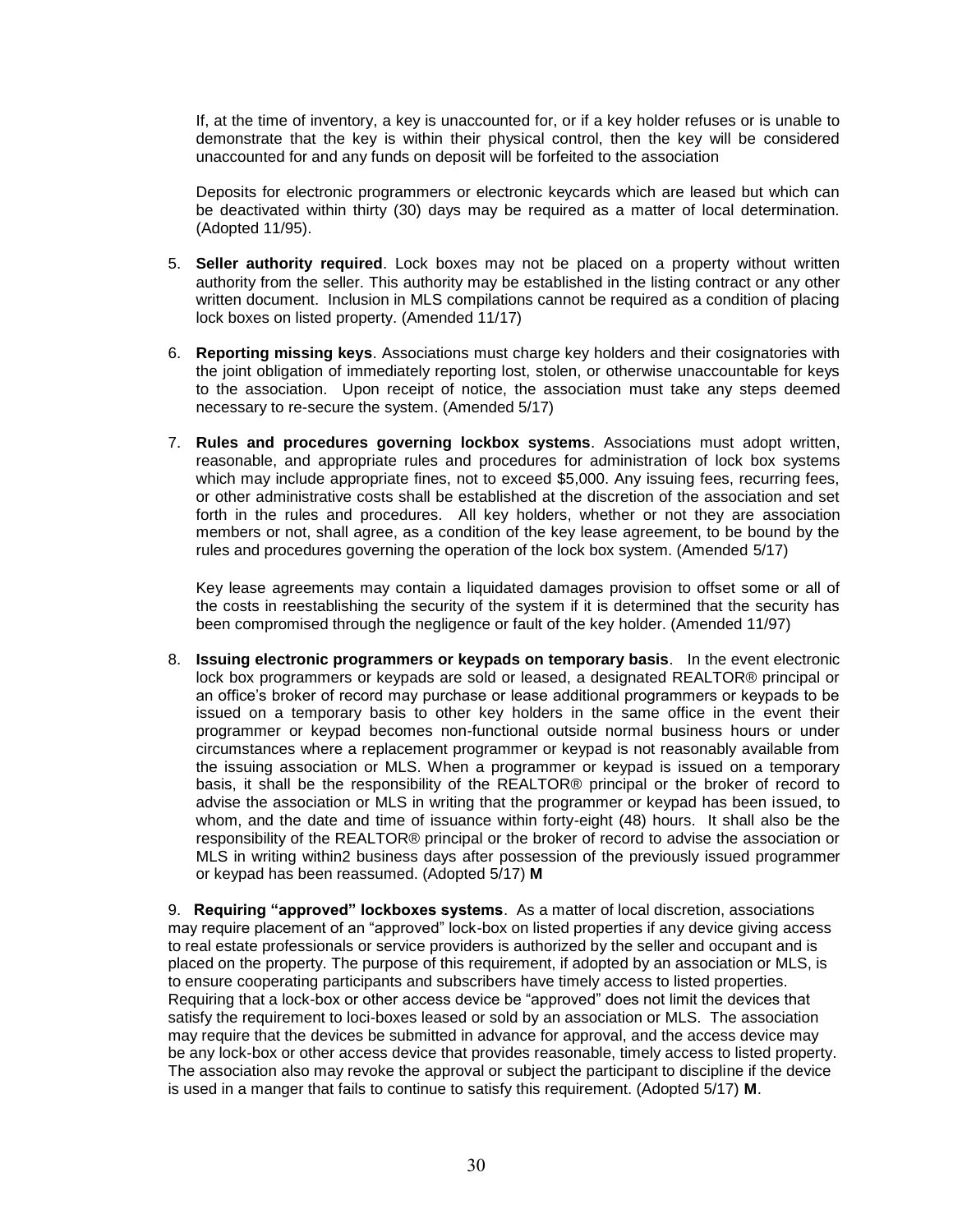### **Section 18.3 Lock Box Key Deposits**

Any funds accepted by a member association or association MLS as deposits for lock box keys shall be retained by the association or its MLS in a separate account so that the funds will be available to be refunded to depositors upon return of the lock box key to the association or its MLS. The funds deposited are to be retained for this purpose only and are not to be utilized in any other manner. The separate fund may be an interest bearing account with the interest retained by the association or association MLS unless as a requirement of law, or at the discretion of the association or association MLS, such interest shall be paid to the depositors.

### **Section 18.4 XpressKEY Return**

Upon termination from MLS participation by agent or appraiser, the XpressKEY is to be returned immediately to the Lakes Country Association of REALTORS® office and the deposit will be refunded to the key holder at that time. If the XpressKEY is not returned within 14 days after termination from the MLS, the deposit will be considered forfeited.

### **Section 18.5 Unauthorized XpressKEY Usage**

The key is to be used only by the key holder to who it is issued. Unauthorized usage, when reported to Lakes Country Association of REALTORS®, may result in: 1. a written warning, 2. a financial fine, 3. forfeiture of deposit, 4. suspension of MLS privilege.

### **Virtual Office Website (VOW)**

### **Section 19.1**

(a) A Virtual Office Website ("VOW") is a Participant's Internet website, or a feature of a Participant's website, through which the Participant is capable of providing real estate brokerage services to consumers with whom the Participant has first established a broker-consumer relationship (as defined by state law) where the consumer has the opportunity to search MLS Listing Information, subject to a Participant's oversight, supervision, and accountability. A non-principal broker or sales licensee affiliated with a Participant may, with his or her Participant's consent, operate a VOW. Any VOW of a non-principal broker or sales licensee is subject to the Participant's oversight, supervision and accountability. **M**

(b) As used in Section 19 of these Rules, the term "Participant" includes a Participant's affiliated nonprincipal brokers and sales licensees – except when the term is used in the phrases "Participant's consent" and "Participant's oversight, supervision, and accountability". References to "VOW" and "VOWs" include all VOWS, whether operated by a Participant, by a non-principal broker or sales licensee, or by an Affiliated VOW Partner ("AVP") on behalf of a Participant. **M**

(c) "Affiliated VOW Partner" ("AVP") refers to an entity or person designated by a Participant to operate a VOW on behalf of the Participant, subject to the Participant's supervision, accountability and compliance with the VOW Policy. No AVP has independent participation rights in the MLS by virtue of its right to receive information on behalf of a Participant. No AVP has the right to use MLS Listing Information except in connection with operation of a VOW on behalf of one or more Participants. Access by an AVP to MLS Listing Information is derivative of the rights of the Participant on whose behalf the AVP operates a VOW. **M**

(d) As used in Section 19 of these Rules, the term "MLS Listing Information" refers to active listing information and sold data provided by Participants to the MLS and aggregated and distributed by the MLS to Participants. **M**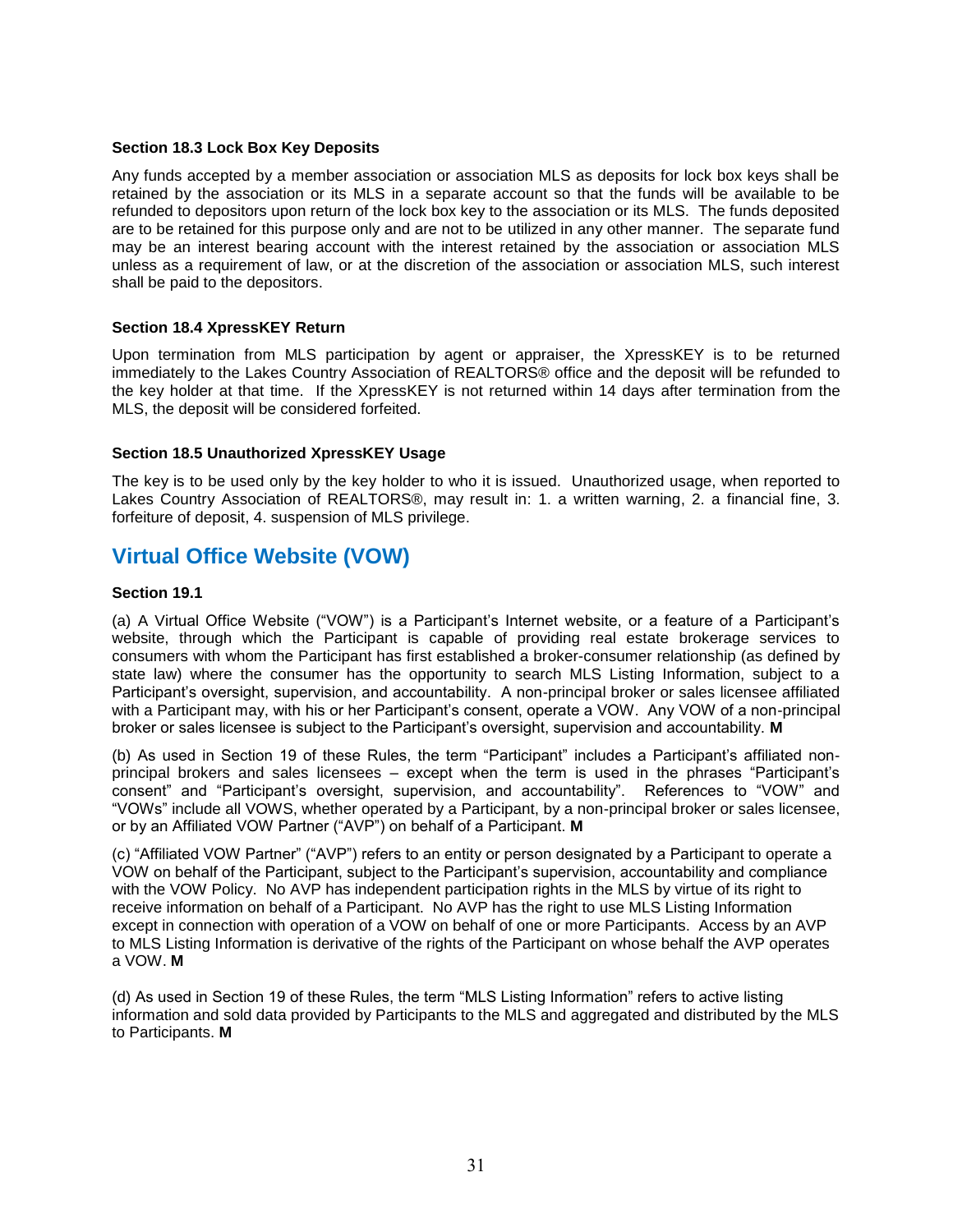### **Section 19.2**

(a) The right of a Participant's VOW to display MLS Listing Information is limited to that supplied by the MLS(s) in which the Participant has participatory rights. However, a Participant with offices participating in different MLSs may operate a master website with links to the VOWs of the other offices. **M**

(b) Subject to the provisions of the VOW Policy and these Rules, a Participant's VOW, including any VOW operated on behalf of a Participant by an AVP, may provide other features, information, or functions, e.g. Internet Data Exchange ("IDX"). **M**

(c) Except as otherwise provided in the VOW Policy or in these Rules, a Participant need not obtain separate permission from other MLS Participants whose listings will be displayed on the Participant's VOW. **M**

### **Section 19.3**

(a) Before permitting any consumer to search for or retrieve any MLS Listing Information on his or her VOW, the Participant must take each of the following steps:

- (i) The Participant must first establish with that consumer a lawful broker-consumer relationship (as defined by state law), including completion of all actions required by state law in connection with providing real estate brokerage services to clients and customers (hereinafter "Registrants"). Such actions shall include, but are not limited to, satisfying all applicable agency, non-agency, and other disclosure obligations, and execution of any required agreements.
- (ii) The Participant must obtain the name of and a valid email address for, each Registrant. The Participant must send an email to the address provided by the Registrant confirming that the Registrant has agreed to the Terms of Use (described in subsection (d) below). The Participant must verify that the email address provided by the Registrant is valid and that the Registrant has agreed to the Terms of Use.
- (iii) The Participant must require each Registrant to have a user name and a password, the combination of which is different from those of all other Registrants on the VOW. The Participant may, at his or her option, supply the user name and password or may allow the Registrant to establish its users name and password. The Participant must also assure that any email address is associated with only one user name and password. **M**

(b) The Participant must assure that each Registrant's password expires on a date certain but may provide for renewal of the password. The Participant must at all times maintain a record of the name, email address, user name, and current password of each Registrant. The Participant must keep such records for not less than 180 days after the expiration of the validity of the Registrant's password. **M**

(c) If the MLS has reason to believe that a Participant's VOW has caused or permitted a breach in the security of MLS Listing Information or a violation of MLS rules, the Participant shall, upon request of the MLS, provide the name, email address, user name, and current password, of any Registrant suspected of involvement in the breach or violation. The Participant shall also, if requested by the MLS, provide an audit trail of activity by any such Registrant. **M**

(d) The Participant shall require each Registrant to review, and affirmatively to express agreement (by mouse click or otherwise) to, a "Terms of Use" provision that provides at least the following:

- (i.) That the Registrant acknowledges entering into a lawful consumer-broker relationship with the Participant;
- (ii.) That all information obtained by the Registrant from the VOW is intended only for the Registrant's personal, non-commercial use;
- (iii.) That the Registrant has a bona fide interest in the purchase, sale, or lease of real estate of the type being offered through the VOW;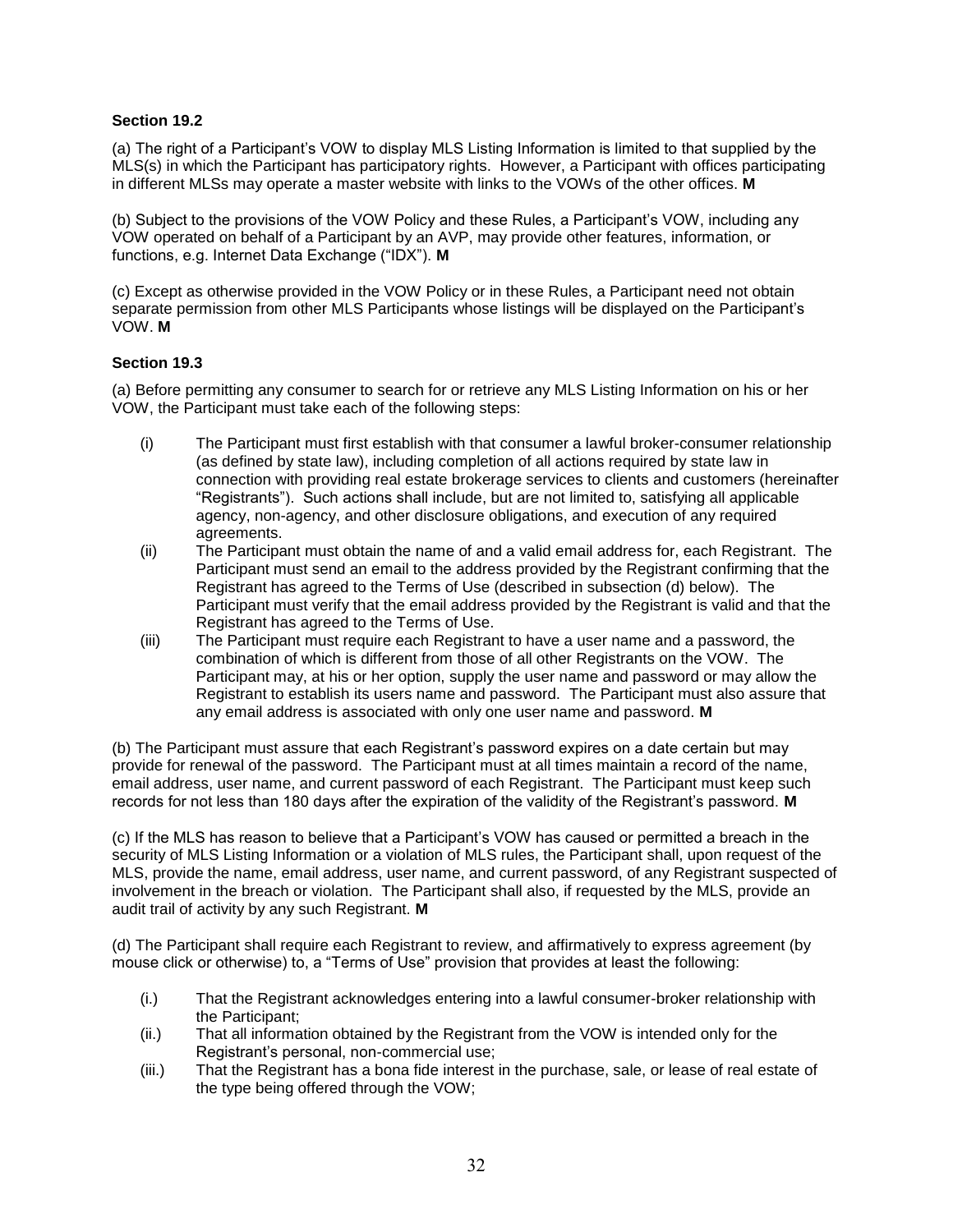- (iv.) That the Registrant will not copy, redistribute, or retransmit any of the information provided except in connection with the Registrant's consideration of the purchase or sale of an individual property;
- (v.) That the Registrant acknowledges the MLS's ownership of, and the validity of the MLS's copyright in, the MLS database. **M**

(e) The Terms of Use Agreement may not impose a financial obligation on the Registrant or create an representation agreement between the Registrant and the Participant. Any agreement entered into at any time between the Participant and Registrant imposing a financial obligation on the Registrant or creating representation of the Registrant by the Participant must be established separately from the Terms of Use, must be prominently labeled as such, and may not be accepted solely by mouse click. M

(f) The Terms of Use Agreement shall also expressly authorize the MLS, and other MLS Participants or their duly authorized representatives, to access the VOW for the purposes of verifying compliance with MLS rules and monitoring display of Participants' listings by the VOW. The Agreement must also include such other provisions as may be agreed to between the Participant and the Registrant. **M**

### **Section 19.4**

A Participant's VOW must prominently display an e-mail address, telephone number, or specific identification of another mode of communication (e.g. live chat) by which a consumer can contact the Participant to ask questions, or get more information, about any property displayed on the VOW. The Participant, or a non-principal broker or sales licensee licensed with the Participant, must be willing and able to respond knowledgeably to inquiries from Registrants about properties within the market area served by the Participant and displayed on the VOW. **M**

### **Section 19.5**

A Participant's VOW must employ reasonable efforts to monitor for, and prevent, misappropriation, "scraping" and other unauthorized use of MLS Listing Information. A Participant's VOW shall utilize appropriate security protection such as firewalls as long as this requirement does not impose security obligations greater than those employed concurrently by the MLS. **M**

(NOTE: MLSs may adopt rules requiring Participants to employ specific security measures, provided that any security measure required does not impose obligations greater than those employed by the MLS.)

### **Section 19.6**

(a) A Participant's VOW shall not display listings or property addresses of any seller who has affirmatively directed the listing broker to withhold the seller's listing or property address from display on the Internet. The listing broker shall communicate to the MLS that the seller has elected not to permit display of the listing or property address on the Internet. Notwithstanding the foregoing, a Participant who operates a VOW may provide to consumers via other delivery mechanisms, such as email, fax, or otherwise, the listings of sellers who have determined not to have the listing for their property displayed on the Internet. M

(b) A Participant who lists a property for a seller who has elected not to have the property listing or the property address displayed on the Internet shall cause the seller to execute a document that includes the following (or a substantially similar) provision. **M**

### **Seller Opt-Out Form**

1. Please check either Option a or Option b

a. [ ] I have advised my broker or sales agent that I do not want the listed property to be displayed on the Internet.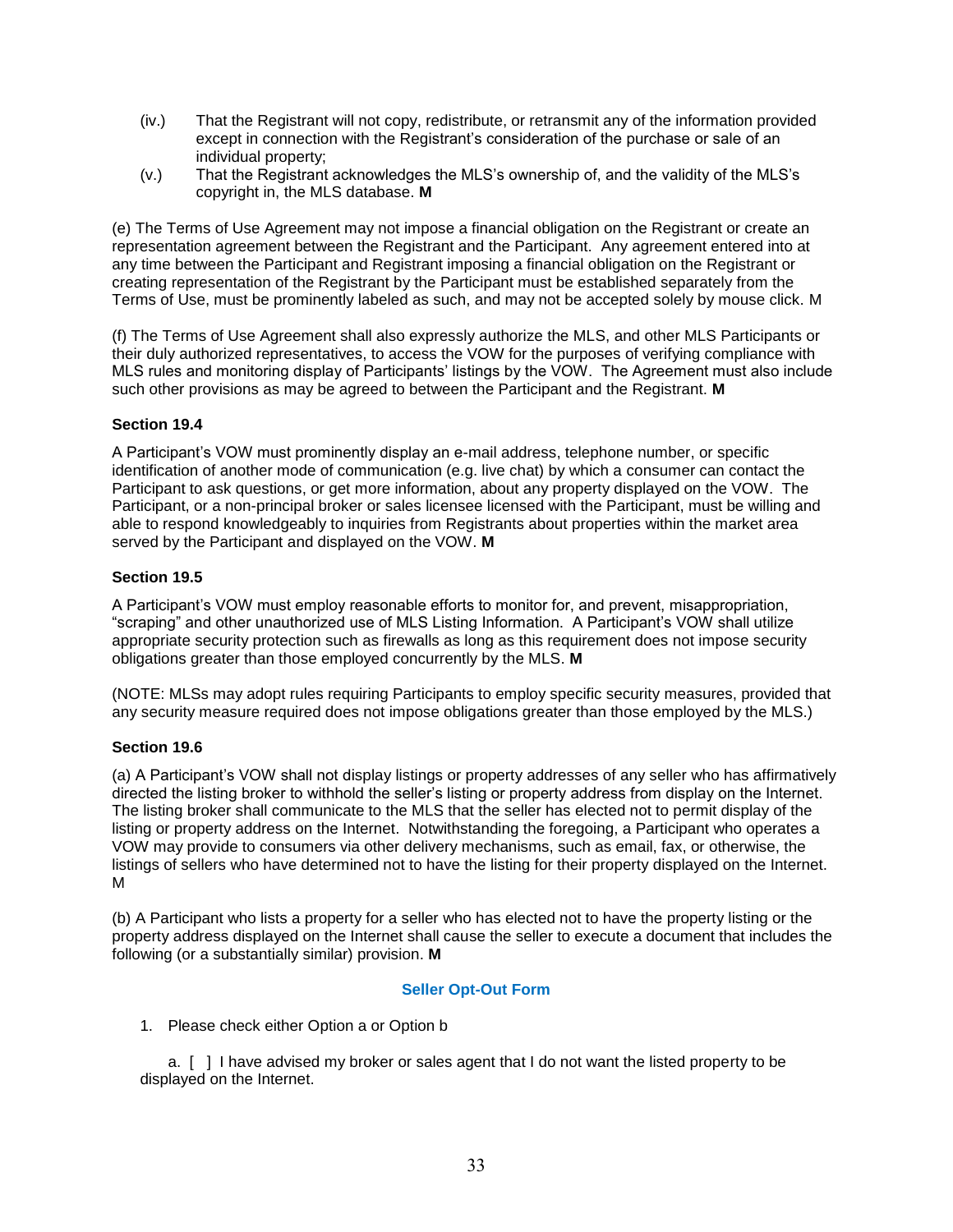OR

b. [ ] I have advised my broker or sales agent that I do not want the address of the listed property to be displayed on the Internet.

2. I understand and acknowledge that, if I have selected option a, consumers who conduct searches for listings on the Internet will not see information about the listed property in response to their search.

\_\_\_\_\_\_\_\_\_\_\_\_\_ initials of seller

(c) The Participant shall retain such forms for at least one year from the date they are signed, or one year from the date the listing goes off the market, whichever is greater. M

### **Section 19.7**

(a) Subject to subsection (b), a Participant's VOW may allow third-parties (i) to write comments or reviews about particular listings or display a hyperlink to such comments or reviews in immediate conjunction with particular listings, or (ii) display an automated estimate of the market value of the listing (or hyperlink to such estimate) in immediate conjunction with the listing.

(b) Notwithstanding the foregoing, at the request of a seller the Participant shall disable or discontinue either or both of those features described in subsection (a) as to any listing of the seller. The listing broker or agent shall communicate to the MLS that the seller has elected to have one or both of these features disabled or discontinued on all Participant's websites. Subject to the foregoing and to Section 19.8, a Participant's VOW may communicate the Participant's professional judgment concerning any listing. A Participant's VOW may notify its customers that a particular feature has been disabled "at the request of the seller". **M**

### **Section 19.8**

A Participant's VOW shall maintain a means (e.g., e-mail address, telephone number) to receive comments from the listing broker about the accuracy of any information that is added by or on behalf of the Participant beyond that supplied by the MLS and that relates to a specific property displayed on the VOW. The Participant shall correct or remove any false information relating to a specific property within 48 hours following receipt of a communication from the listing broker explaining why the data or information is false. The Participant shall not, however, be obligated to correct or remove any data or information that simply reflects good faith opinion, advice, or professional judgment. M

### **Section 19.9**

A Participant shall cause the MLS Listing Information available on its VOW to be refreshed at least once every three (3) days. **M**

### **Section 19.10**

Except as provided in these rules, the NATIONAL ASSOCIATION OF REALTORS® VOW Policy, or any other applicable MLS rules or policies, no Participant shall distribute, provide, or make accessible any portion of the MLS Listing Information to any person or entity. **M**

### **Section 19.11**

A Participant's VOW must display the Participant's privacy policy informing Registrants of all of the ways in which information that they provide may be used. **M**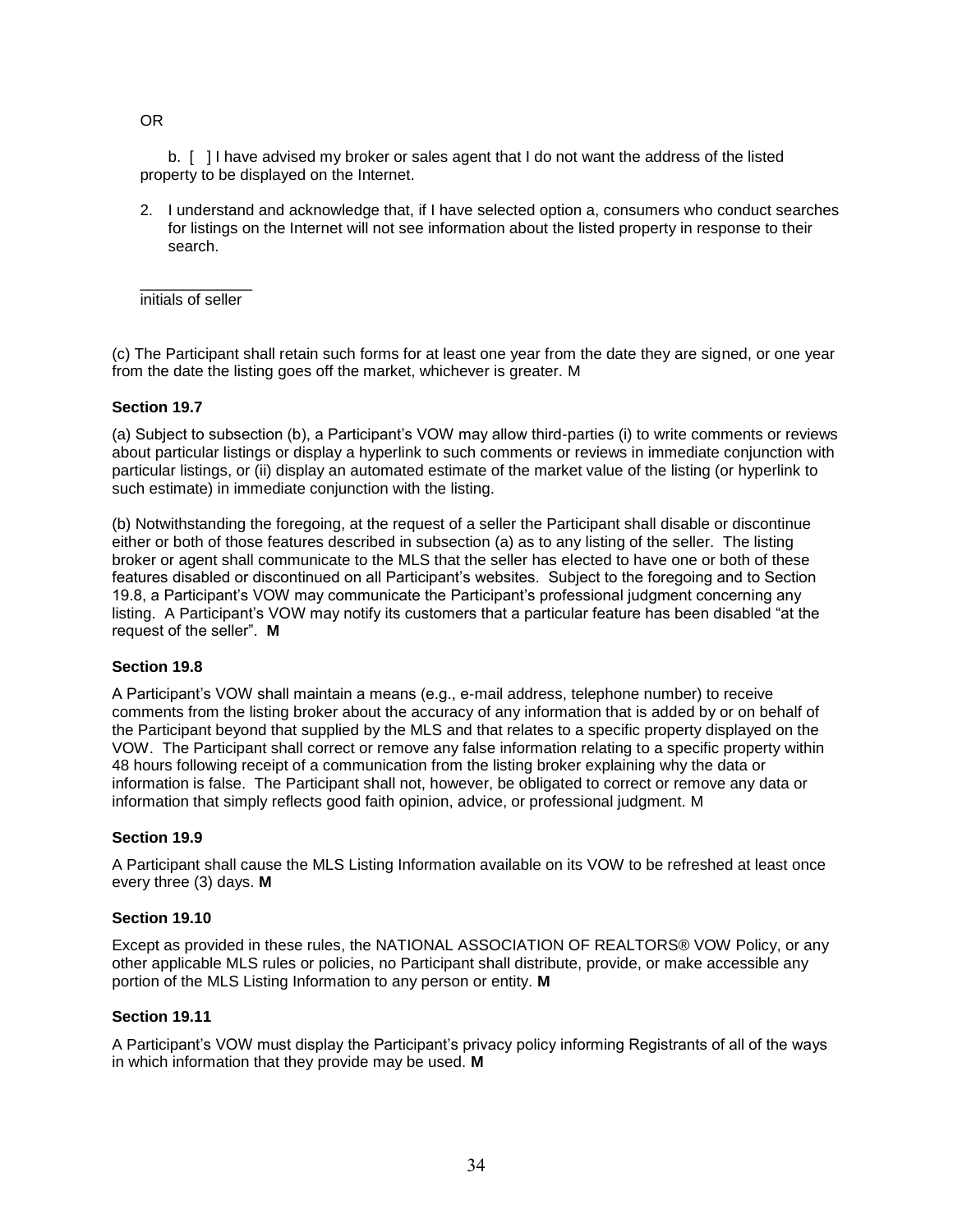### **Section 19.12**

A Participant's VOW may exclude listings from display based only on objective criteria, including, but not limited to, factors such as geography, list price, or type of property. **M**

### **Section 19.13**

A Participant who intends to operate a VOW to display MLS Listing Information must notify the MLS of its intention to establish a VOW and must make the VOW readily accessible to the MLS and to all MLS Participants for purposes of verifying compliance with these Rules, the VOW Policy, and any other applicable MLS rules or policies. **M**

### **Section 19.14**

A Participant may operate more than one VOW himself or herself or through an AVP. A Participant who operates his or her own VOW may contract with an AVP to have the AVP operate other VOWs on his or her behalf. However, any VOW operated on behalf of a Participant by an AVP is subject to the supervision and accountability of the Participant. **M**

### **Section 19.15**

A Participant's VOW may not make available for search by, or display to, Registrants any of the following information:

- i. Expired and withdrawn listings.
- ii. The compensation offered to other MLS Participants
- iii. The type of listing agreement, i.e. exclusive right to sell or exclusive agency.
- iv. The seller's and occupant's name(s), phone number(s), or e-mail address(s).
- v. Instructions or remarks intended for cooperating brokers only, such as those regarding showings or security of listed property.
- vi. Sold information.

### **Section 19.16**

A Participant shall not change the content of any MLS Listing Information that is displayed on a VOW from the content as it is provided in the MLS. The Participant may, however, augment MLS Listing Information with additional information not otherwise prohibited by these Rules or by other applicable MLS rules or policies as long as the source of such other information is clearly identified. This rule does not restrict the format of display of MLS Listing Information on VOWs or the display on VOWs of fewer than all of the listings or fewer than all of the authorized information fields.

### **Section 19.17**

A Participant shall cause to be placed on his or her VOW a notice indicating that the MLS Listing Information displayed on the VOW is deemed reliable but is not guaranteed accurate by the MLS. A Participant's VOW may include other appropriate disclaimers necessary to protect the Participant and/or the MLS from liability.

### **Section 19.18**

A participant shall cause any listing that is displayed on his or her VOW to identify the name of the listing firm, the listing broker or agent, and the email or phone number provided by the listing participant in a readily visible color, in a reasonably prominent location, and in typeface not smaller than the median typeface used in the display of listing data.

### **Section 19.19**

A Participant shall limit the number of listings that a Registrant may view, retrieve, or download to not more than 100 current listings and not more than 100 sold listings in response to any inquiry.